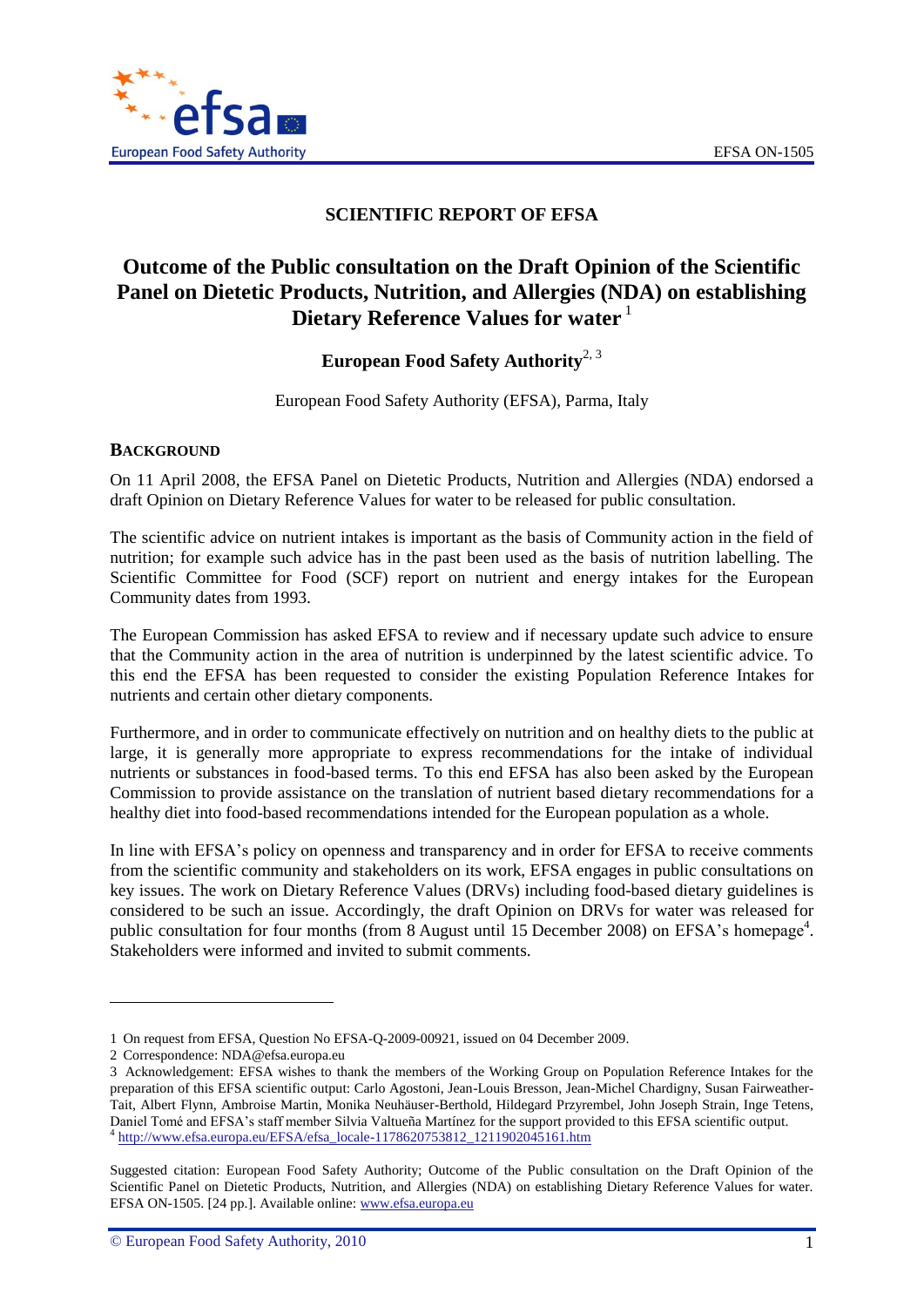

Together with other draft Opinions on Dietary Reference Values, the draft Opinion on DRVs for water was also discussed on a National Expert Meeting with Member States on Dietary Reference Values held in Barcelona on 7 and 8 September 2009, with a deadline for written comments by 30 September 2009.

EFSA has committed to publish the comments received during the public consultation as well as a short report on the outcome of the consultation, taking also into account comments received by Member States in the commenting period after the National Expert Meeting.

# **COMMENTS RECEIVED**

At the end of the public consultation period in December 2008 EFSA had received 44 contributions from 6 interested parties (individuals, non-governmental organisations, industry organisations, academia and national assessment bodies). After the National Expert Meeting on Dietary Reference Values in September 2009, three additional comments on the draft Opinion on DRVs for water were received from three Member States. All comments received were scrutinised by the NDA secretariat and subsequently compiled with reference to the contributor and the section of the draft Opinion to which the comment referred (see Appendix). Comments submitted formally on behalf of an organisation appear with the name of the organisation. The comments received by Member States during the National Expert Meeting are published in the minutes of that meeting on the EFSA website.

#### **SCREENING AND EVALUATION OF COMMENTS RECEIVED**

#### **1. General comments**

In general the comments were constructive and aimed to help improving the draft Opinion. It was noted that several contributions copied or reiterated arguments brought forward already by other organisations.

The majority of the comments supported the general view of the Opinion and of the various sections. Some comments congratulated EFSA for the good quality of the document.

This report provides a summary of the main issues and their consideration.

#### **2. Specific comments**

The main issues addressed in the comments received are summarised below.

**Recommendation of preferable type of water:** Several comments related to the higher importance of drinking water versus that of beverages, juices, and other drinks and requested recommendations for preferable sources of water, particularly for children.

**Sugar sweetened beverages:** Several comments pointed out the relationship between excessive consumption of sugar-containing beverages and overweight/obesity, diabetes mellitus, insulin resistance and the metabolic syndrome, and provided literature compilations related to these aspects.

**Electrolyte beverages** containing sodium were considered in some comments as contributing to the development of hypertension.

**Caffeine as constituent** was considered to be overestimated in its effects on water balance at habitual and regular levels of consumption.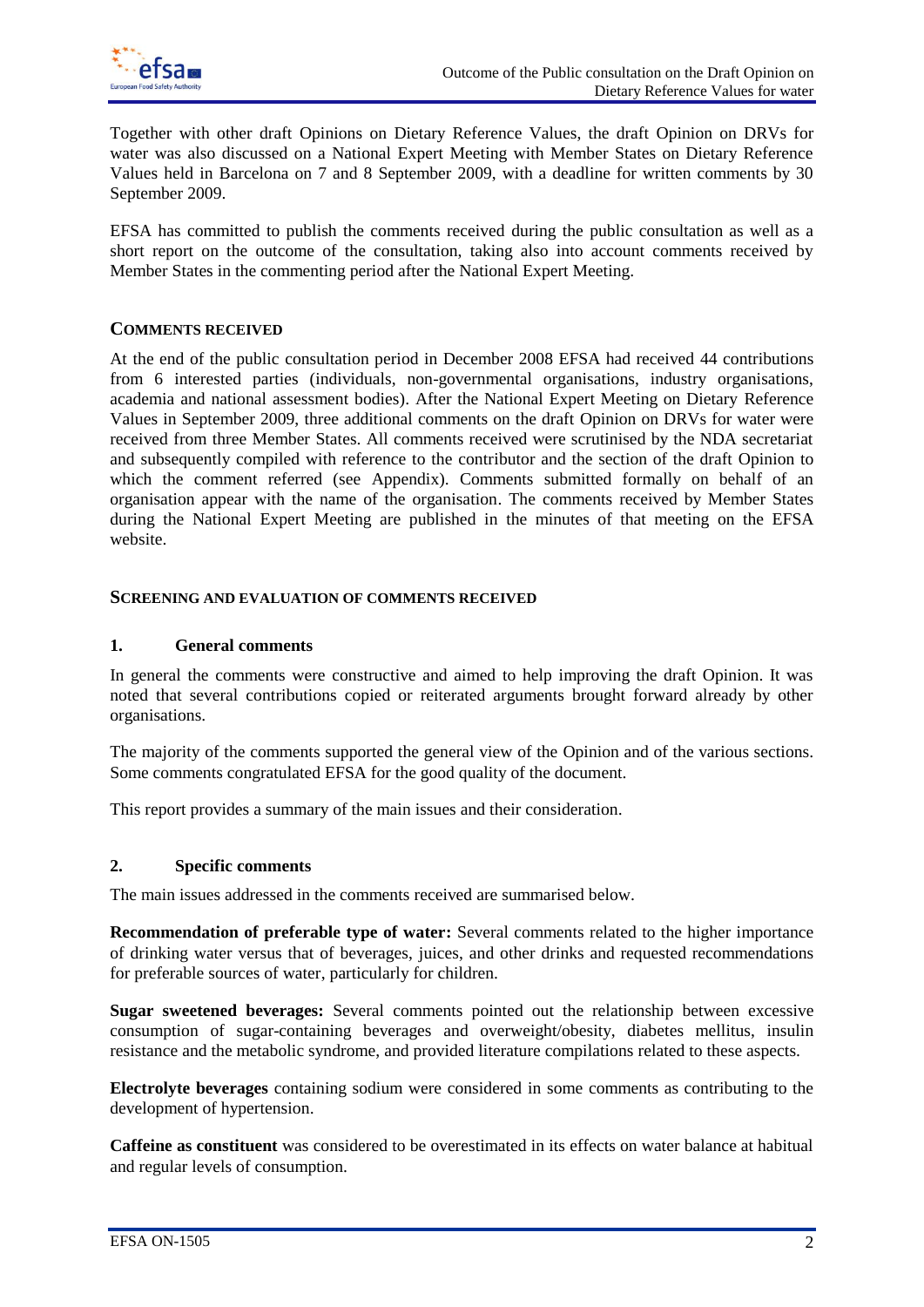

**The Adequate Intake of water for the elderly** was claimed not to be sufficiently justified in the Opinion.

**Misunderstanding of the terms for DRVs** through confusing them with health guidance values for **e.g. additives and contaminants.**

#### **INCORPORATION OF THE COMMENTS IN THE OPINION**

The EFSA NDA Working Group on Population Reference Intakes (PRI) was presented with the compilation of comments and discussed them at a dedicated meeting. Many of the comments were appropriate and aimed to enhance the scientific quality and clarity of the document. These comments were taken into account and the document was revised accordingly as follows:

**Recommendation of preferable type of water:** The Panel has modified the original definition of drinking water to include both tap and bottled water. Wherever dietary sources of water are mentioned in the text, drinking water is put first to underline its importance.

**Sugar sweetened beverages**/ **Electrolyte beverages:** The Panel considered that, although some of the comments on the different effects of sugar, electrolyte and caffeine containing beverages could be correct, it was not the task of the Panel to provide guidance on the beverages to be preferred. This would be part of food-based dietary guidelines (FBDG, see section 6.1). Moreover, such effects are already mentioned in section 5.1.2.1 of the Opinion.

**Caffeine:** The Panel has modified the description of the effects of caffeine on water excretion and regulation (section 5.1.2.1 of the Opinion).

**The Adequate Intake of water for the elderly:** The Panel has modified the text on water requirements for the elderly to better explain the basis for this conclusion (section 6.7 of the Opinion).

EFSA wishes to thank all stakeholders for their contribution.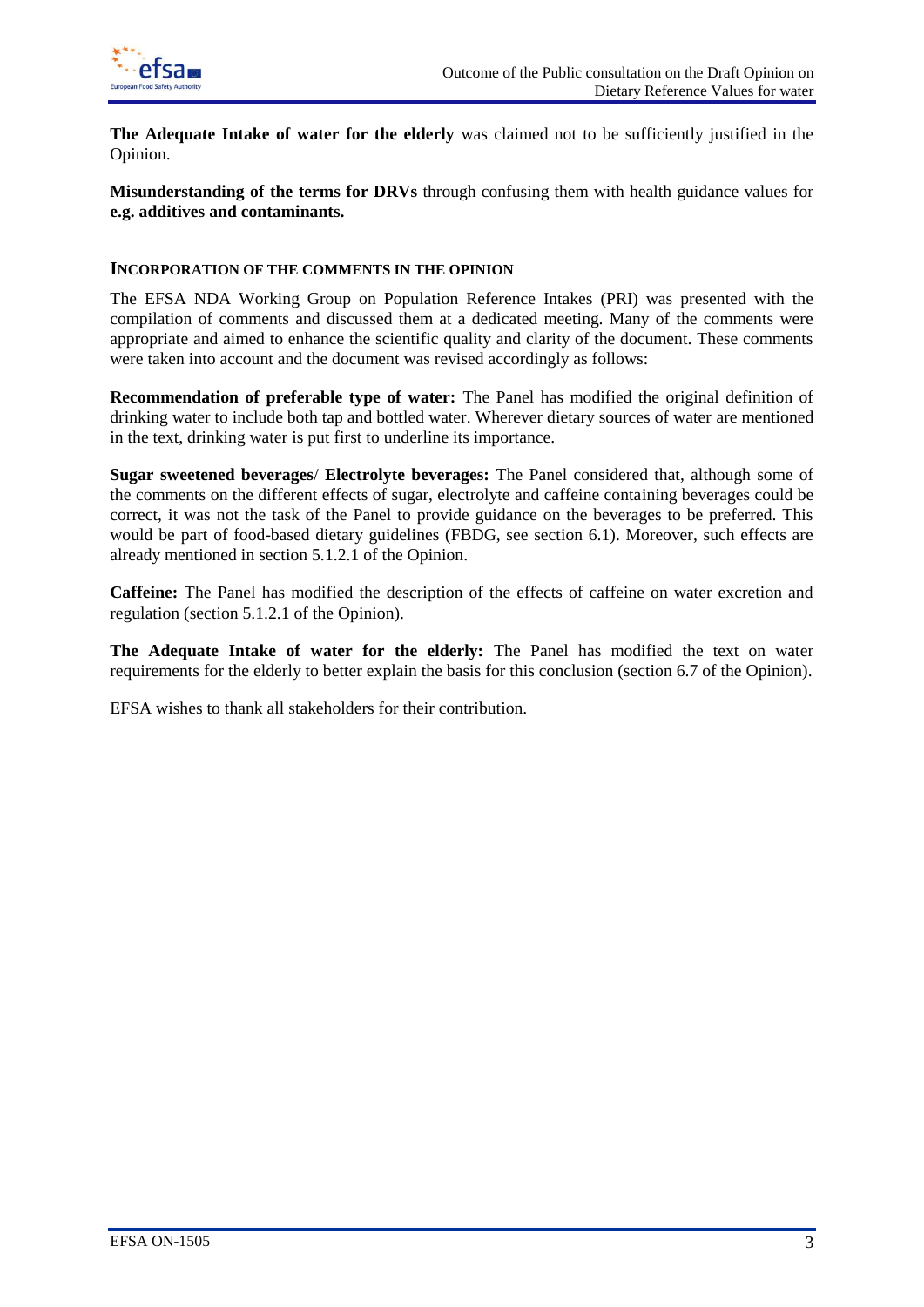

# **GLOSSARY AND ABBREVIATIONS**

| <b>DRV</b>  | Dietary Reference Value             |
|-------------|-------------------------------------|
| EFSA        | European Food Safety Authority      |
| <b>FBDG</b> | Food-based dietary guidelines       |
| <b>PRI</b>  | <b>Population Reference Intakes</b> |
| <b>SCF</b>  | Scientific Committee on Food        |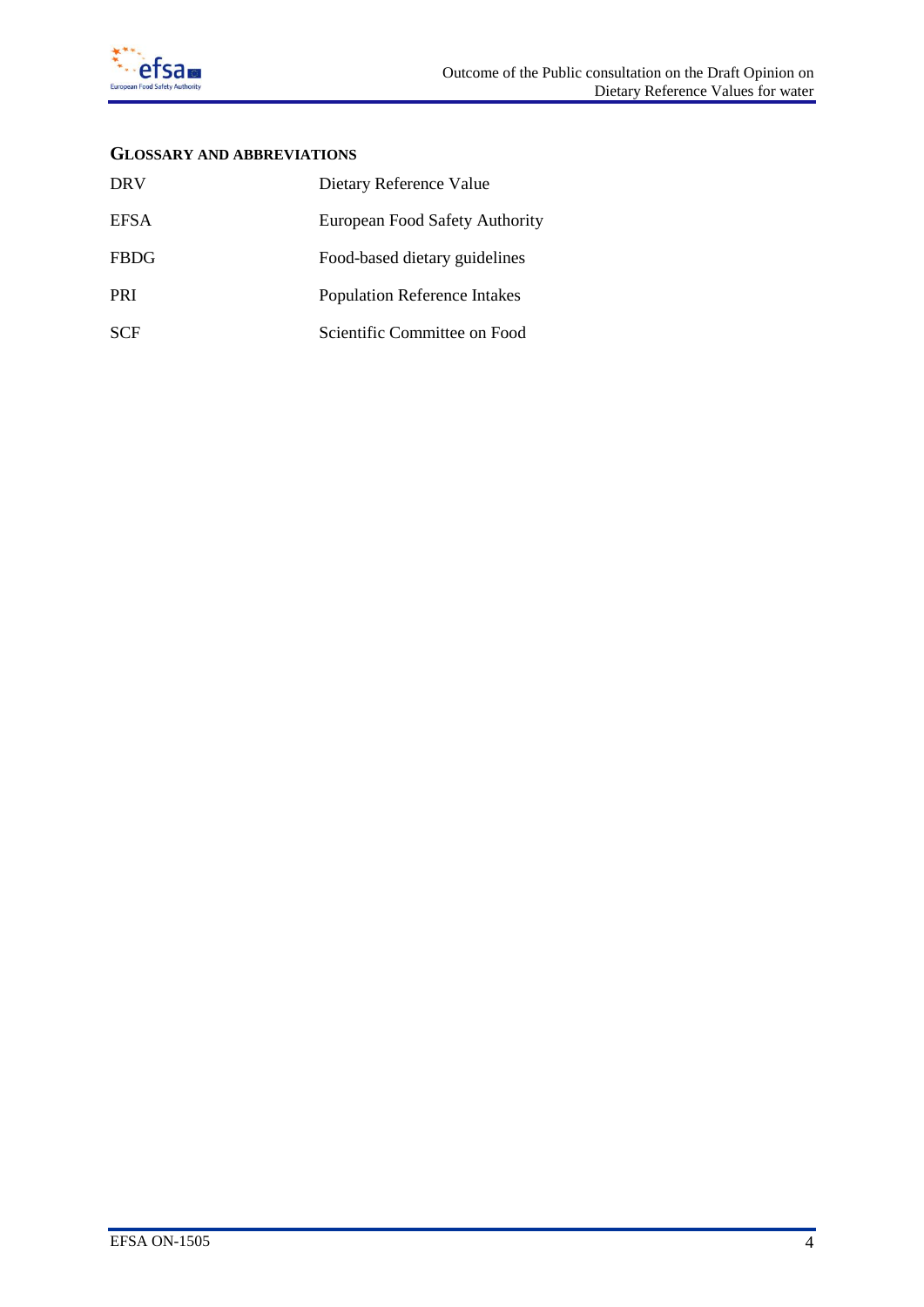

# **APPENDIX**

**COMMENTS RECEIVED ON THE DRAFT OPINION RELATED TO DIETARY REFERENCE VALUES FOR WATER DURING THE PUBLIC CONSULTATION PERIOD**

| <b>ORGANISATION</b>                           | <b>CHAPTER TEXT</b> | <b>COMMENT TEXT</b>                                                                                                                                                                                                                                                                                                                                                                                                                      |
|-----------------------------------------------|---------------------|------------------------------------------------------------------------------------------------------------------------------------------------------------------------------------------------------------------------------------------------------------------------------------------------------------------------------------------------------------------------------------------------------------------------------------------|
| <b>British Nutrition</b><br><b>Foundation</b> | Conclusions         | Dear Sir,                                                                                                                                                                                                                                                                                                                                                                                                                                |
|                                               |                     | The British Nutrition Foundation (BNF) is a not-for-profit organisation with charitable status that promotes the wellbeing of<br>society through the impartial interpretation and effective dissemination of<br>scientifically based knowledge and advice on the relationship between diet, physical activity and health. It works in partnership<br>with academic and research institutes, the food industry, educators and government. |
|                                               |                     | Comments on the consultation on the EFSA draft on Dietary Reference Values for water:                                                                                                                                                                                                                                                                                                                                                    |
|                                               |                     | The British Nutrition Foundation (BNF) is pleased to have the opportunity to comment on the draft document, discussing the<br>development of DRVs for water intake, as prepared by the EFSA Panel on Dietetic Products,<br>Nutrition and Allergies.                                                                                                                                                                                      |
|                                               |                     | BNF has read with great interest the panel's proposals.                                                                                                                                                                                                                                                                                                                                                                                  |
|                                               |                     | We think that the panel has generated a valuable document, which will be a good basis for the development of DRVs for water,<br>and we generally agree with the suggestions made in this document.                                                                                                                                                                                                                                       |
|                                               |                     | We believe that the proposal to develop DRVs for water intake could be very useful and will help health professionals to provide<br>guidance to the public in an area that is often the cause of much confusion.                                                                                                                                                                                                                         |
|                                               |                     | However, the Panel must ensure that any recommendations are explained clearly as it is very easy for people to misinterpret the<br>guidance; people may not be aware that the 'water' recommendation refers to                                                                                                                                                                                                                           |
|                                               |                     | fluids from all sources, including drinks other than water as well as food. Also, care should be taken when setting the<br>recommendations as water requirements can vary to a great extent, depending on different factors.                                                                                                                                                                                                             |
|                                               |                     | Yours thankfully,                                                                                                                                                                                                                                                                                                                                                                                                                        |
|                                               |                     | Prof. Judith Buttriss<br>Director General, The British Nutrition Foundation.                                                                                                                                                                                                                                                                                                                                                             |
|                                               |                     | Dr. Elisabeth Weichselbaum                                                                                                                                                                                                                                                                                                                                                                                                               |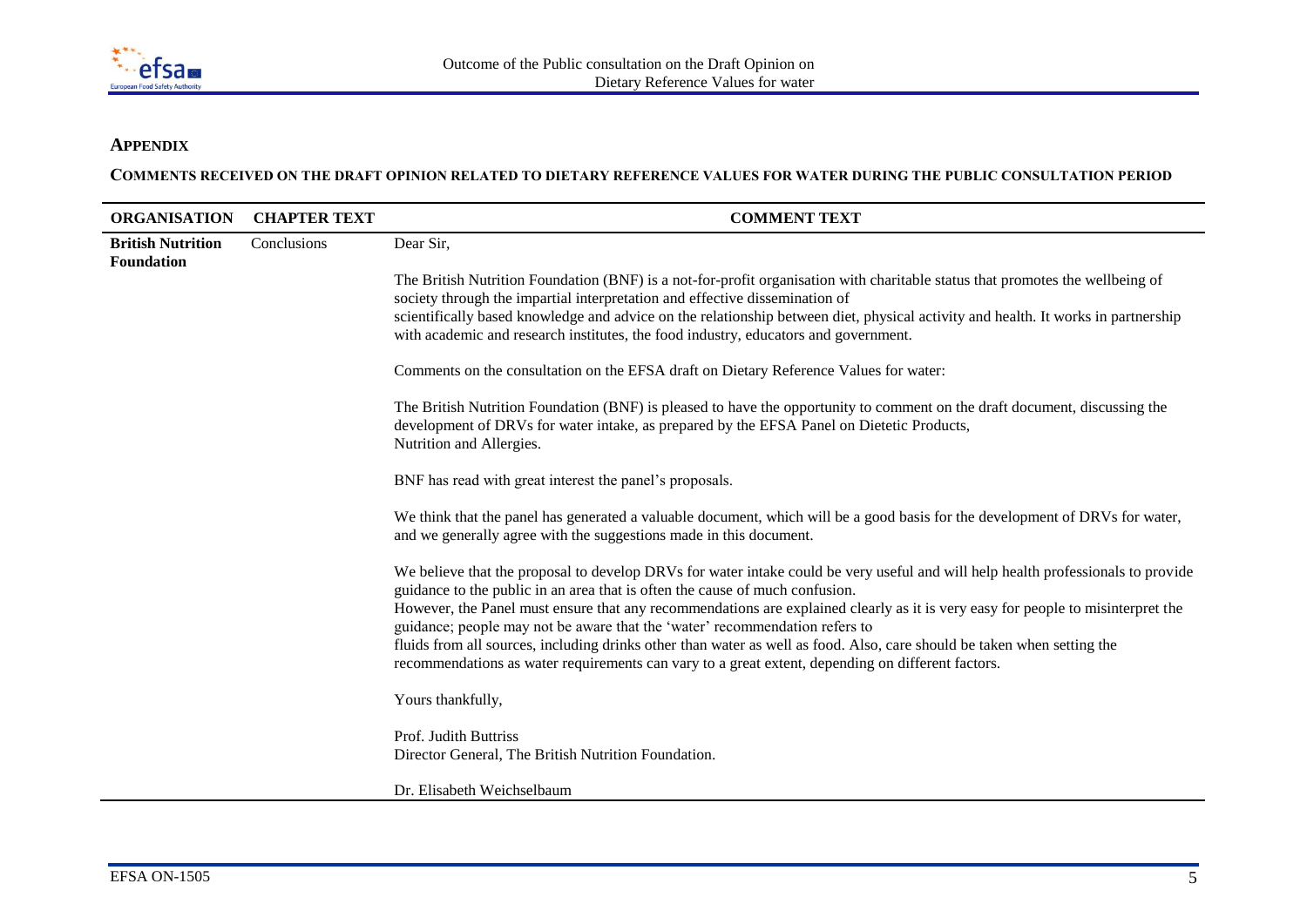

| <b>ORGANISATION</b>    | <b>CHAPTER TEXT</b>                                                                   | <b>COMMENT TEXT</b>                                                                                                                                                                                                                                                                                                                                                                                                                                                                                                                                                                                                                                                                                                                                                                                                                                                                                                                                                                                                                                                                                                                                                                                                                                                                                                                                                                                                                                                                                                                                                                                                                                                                                                                                                                                                                                                                                                                                                                                                                                                                                                               |
|------------------------|---------------------------------------------------------------------------------------|-----------------------------------------------------------------------------------------------------------------------------------------------------------------------------------------------------------------------------------------------------------------------------------------------------------------------------------------------------------------------------------------------------------------------------------------------------------------------------------------------------------------------------------------------------------------------------------------------------------------------------------------------------------------------------------------------------------------------------------------------------------------------------------------------------------------------------------------------------------------------------------------------------------------------------------------------------------------------------------------------------------------------------------------------------------------------------------------------------------------------------------------------------------------------------------------------------------------------------------------------------------------------------------------------------------------------------------------------------------------------------------------------------------------------------------------------------------------------------------------------------------------------------------------------------------------------------------------------------------------------------------------------------------------------------------------------------------------------------------------------------------------------------------------------------------------------------------------------------------------------------------------------------------------------------------------------------------------------------------------------------------------------------------------------------------------------------------------------------------------------------------|
|                        |                                                                                       | Nutrition Scientist, The British Nutrition Foundation.                                                                                                                                                                                                                                                                                                                                                                                                                                                                                                                                                                                                                                                                                                                                                                                                                                                                                                                                                                                                                                                                                                                                                                                                                                                                                                                                                                                                                                                                                                                                                                                                                                                                                                                                                                                                                                                                                                                                                                                                                                                                            |
|                        |                                                                                       |                                                                                                                                                                                                                                                                                                                                                                                                                                                                                                                                                                                                                                                                                                                                                                                                                                                                                                                                                                                                                                                                                                                                                                                                                                                                                                                                                                                                                                                                                                                                                                                                                                                                                                                                                                                                                                                                                                                                                                                                                                                                                                                                   |
| <b>Danone Research</b> | 1. Introduction                                                                       | Page 1 Line 16:<br>DANONE RESEARCH fully supports the facts that water from all beverages and foods contributes to water intake. This is<br>particularly true for beverages as they are mainly composed of water. However, the extent to which different beverages<br>contribute equally to hydration is still debatable. Furthermore, the extensive literature on the possible consequences of excessive<br>sugar sweetened beverages consumption on excess energy intake, overweight and obesity and long term health consequences,<br>justifies to clearly indicate that all beverages are not equivalent in relation with their long term health consequences. Therefore,<br>DANONE RESEARCH, proposes to clearly state in the summary of the document that drinking water, spring water and natural<br>mineral water, should be preferred as the healthiest beverage to satisfy Water ADI's, particularly in sensitive populations like<br>children. Such a position as already been taken by several member states in their national prevention or health programs: France<br>and Belgium with their PNNS, United Kingdom with the Food Standards Agency, Germany, Italy, The Netherlands, Spain,                                                                                                                                                                                                                                                                                                                                                                                                                                                                                                                                                                                                                                                                                                                                                                                                                                                                                                                           |
| <b>Danone Research</b> | 5. Criteria<br>(endpoints) on<br>which to base<br>recommendations<br>for water intake | Page 34 Line 978:<br>other beverages than water could bring not only water to the body, but also additional ingredients and molecules that could have<br>side effects depending on the intake level. This has driven the US Scientific community and<br>the Mexican Health authorities to establish beverage guidelines (Popkins et al., 2006, Rivera et al., 2008).<br>This is the case of caffeinated and alcoholic beverages, as discussed in section 5.1.2.1. of this document. Furthermore, the effect<br>or consequences beyond hydration of some beverages regarding their long<br>term potential consequences on health should be considered. This is the case of beverages containing sodium in relation with the<br>concern on the development of hypertension as discussed again in section 5.1.2.1.<br>DANONE RESEARCH recommends considering also the case of excessive consumption of sugar sweetened beverages for their<br>potential effects on energy intake, overweight, obesity and its chronic consequences<br>on health. This should be considered particularly for very sensitive or exposed groups of populations like children and<br>adolescents.<br>The contribution of<br>high intakes of sugars, in the form of beverages, to excess calorie intake has been extensively studied in the US and Mexico. In<br>the US, Nielsen and Popkin (2004) have shown that the consumption of<br>calories from sweetened beverages has increased by 135% between 1977 and 2001. In Mexico, the consumption of calories per<br>capita from high sugar containing beverages has increased between 1999 and 2006<br>by 125% and 209%, in adolescents and adults respectively (Barquera et al., 2008, Rivera et al., 2008). This higher consumption<br>has led to an increased calorie intake, particularly in children as demonstrated<br>by several authors (Harnack et al., 1999, Ludwig et al., 2001, Mrdjenovic et al., 2003, Van Wylmelbeke et al., 2004).<br>In children and<br>adolescents, the relation between the high intakes of sugar and excessive weight gain or the risk of obesity has been shown by |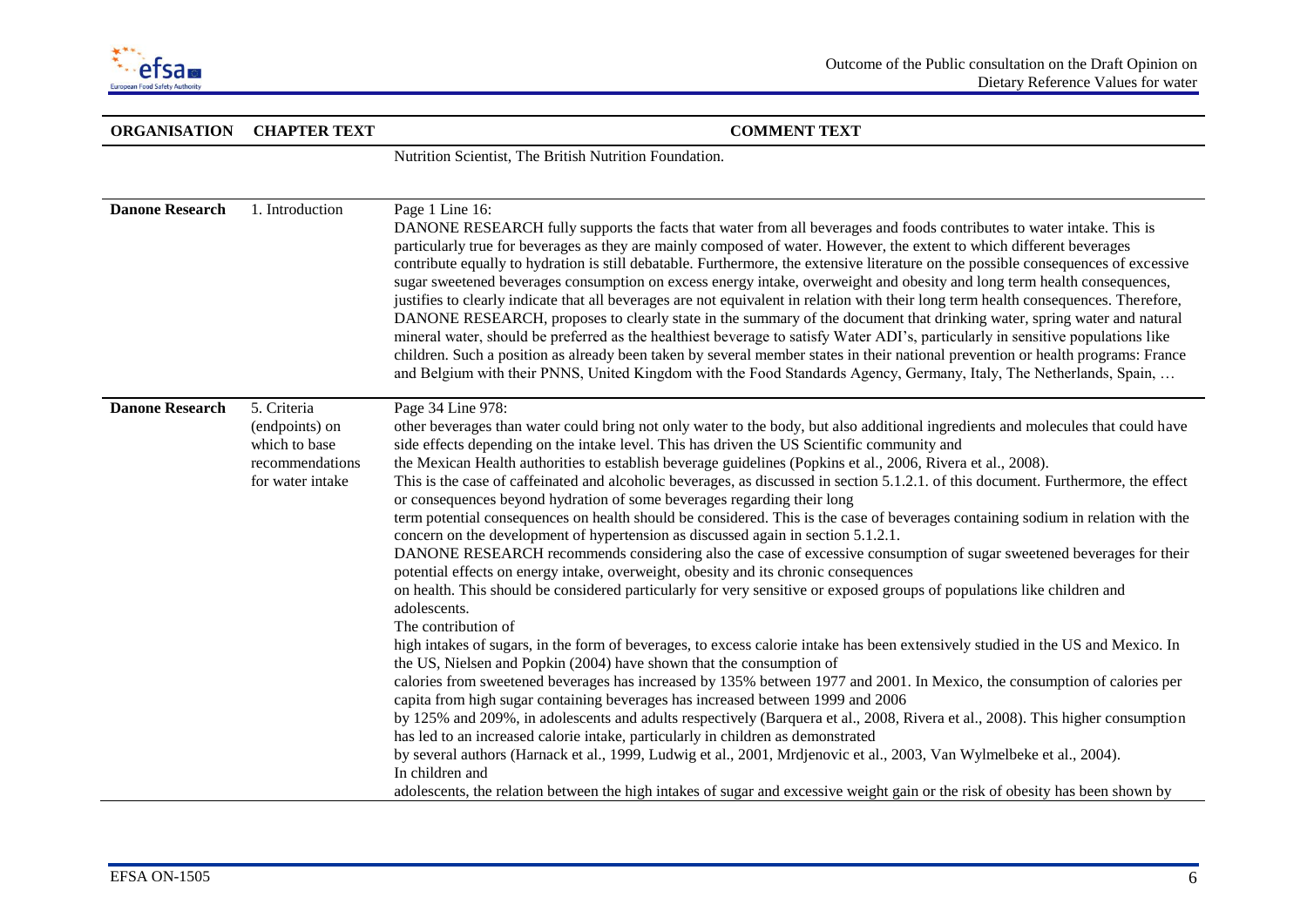

| <b>ORGANISATION</b>                  | <b>CHAPTER TEXT</b>                 | <b>COMMENT TEXT</b>                                                                                                                                                                                                                                                                                                      |
|--------------------------------------|-------------------------------------|--------------------------------------------------------------------------------------------------------------------------------------------------------------------------------------------------------------------------------------------------------------------------------------------------------------------------|
|                                      |                                     | different authors (Ludwig et al., 2001, Dennison et al., 1997, Forshee and Storey, 2003,<br>Gillis and Bar-Or, 2003, Apovian, 2004, Ariza et al., 2004, Berkey et al., 2004, Phillips et al., 2004, Nicklas et al., 2004, Welsh<br>et al., 2005, Malik et al., 2006, O'Connor et al., 2006, Striegel-Moore et al., 2006, |
|                                      |                                     | Tam et al., 2006, Warner et al., 2006, Dubois et al., 2007, Ochoa et al., 2007, Sanigorski et al., 2007, Libuda et al., 2008,<br>Forshee et al., 2008).<br>This is also clearly                                                                                                                                          |
|                                      |                                     | confirmed by high quality and recent interventional studies (Ebbeling et al., 2006, Taylor at al., 2007 and Sichieri et al., 2008).<br>These results showed also that reducing sugar added beverage is an efficient strategy                                                                                             |
|                                      |                                     | to reduce excessive BMI in children. This possibility has also been demonstrated in adult women (Klohe et al., 2007, Stookey et<br>al., 2007). Stookey et al., 2008 have demonstrated that replacing caloric                                                                                                             |
|                                      |                                     | sweetened beverages by drinking water reduces energy intake and as a consequence, help to lose weight.<br>The association                                                                                                                                                                                                |
|                                      |                                     | between excessive intakes of sugars in the form of sugar sweetened beverages and weight gain in adults has also been clearly<br>established (Schulze et al., 2004, Bes-Rastrollo et al., 2006).<br>The positive relation                                                                                                 |
|                                      |                                     | between high intakes of sugars in the form of sugar sweetened beverages and occurrence of diabetes has been well documented<br>through observational studies (Paynter et al., 2006, Montonen et al., 2007, Bazzano                                                                                                       |
|                                      |                                     | et al., 2008, Palmer et al., 2008. Observational studies Yoo et al. 2004, Davis et al. 2005, Ventura et al., 2006, Dhingra et al.,<br>2007, Lutsey et al., (2008) tend to show positive relation between sugar<br>sweetened beverages and insulin resistance as well as metabolic syndrome.                              |
| <b>Danone Research</b>               | 5. Criteria                         | Page 34 Line 985                                                                                                                                                                                                                                                                                                         |
|                                      | (endpoints) on<br>which to base     | Overall and despite some debates still going on, the work done by the scientific community on health consequence of excessive<br>intakes of sugars in the form of sugar sweetened beverages tends to become                                                                                                              |
|                                      | recommendations<br>for water intake | significant over the last years. The positive relation between the high consumption of these drinks and over-weight, obesity,<br>diabetes, insulin resistance and metabolic syndrome has been clearly shown                                                                                                              |
|                                      |                                     | on populations which are heavy consumers like in the USA and Mexico. This justifies the prevention programs already applied<br>by several European countries to promote pure water as a preferential source of                                                                                                           |
|                                      |                                     | water instead of other kinds of beverages.                                                                                                                                                                                                                                                                               |
| <b>EUROPEAN</b><br><b>FEDERATION</b> | 1. Introduction                     | Introduction, page 6, line 183                                                                                                                                                                                                                                                                                           |
| OF BOTTLED                           |                                     | EFBW fully supports EFSA Panel: "water was not specifically mentioned in the terms of reference provided by EC water                                                                                                                                                                                                     |
| <b>WATER</b>                         |                                     | should be included in the task because water and adequate hydration of the body is essential for health and life".                                                                                                                                                                                                       |
| <b>EUROPEAN</b><br><b>FEDERATION</b> | 1. Introduction                     | Summary, page 1, line 16                                                                                                                                                                                                                                                                                                 |
| OF BOTTLED                           |                                     | The Panel indicated that water intake should include water from beverages, drinking water, moisture content of food and water                                                                                                                                                                                            |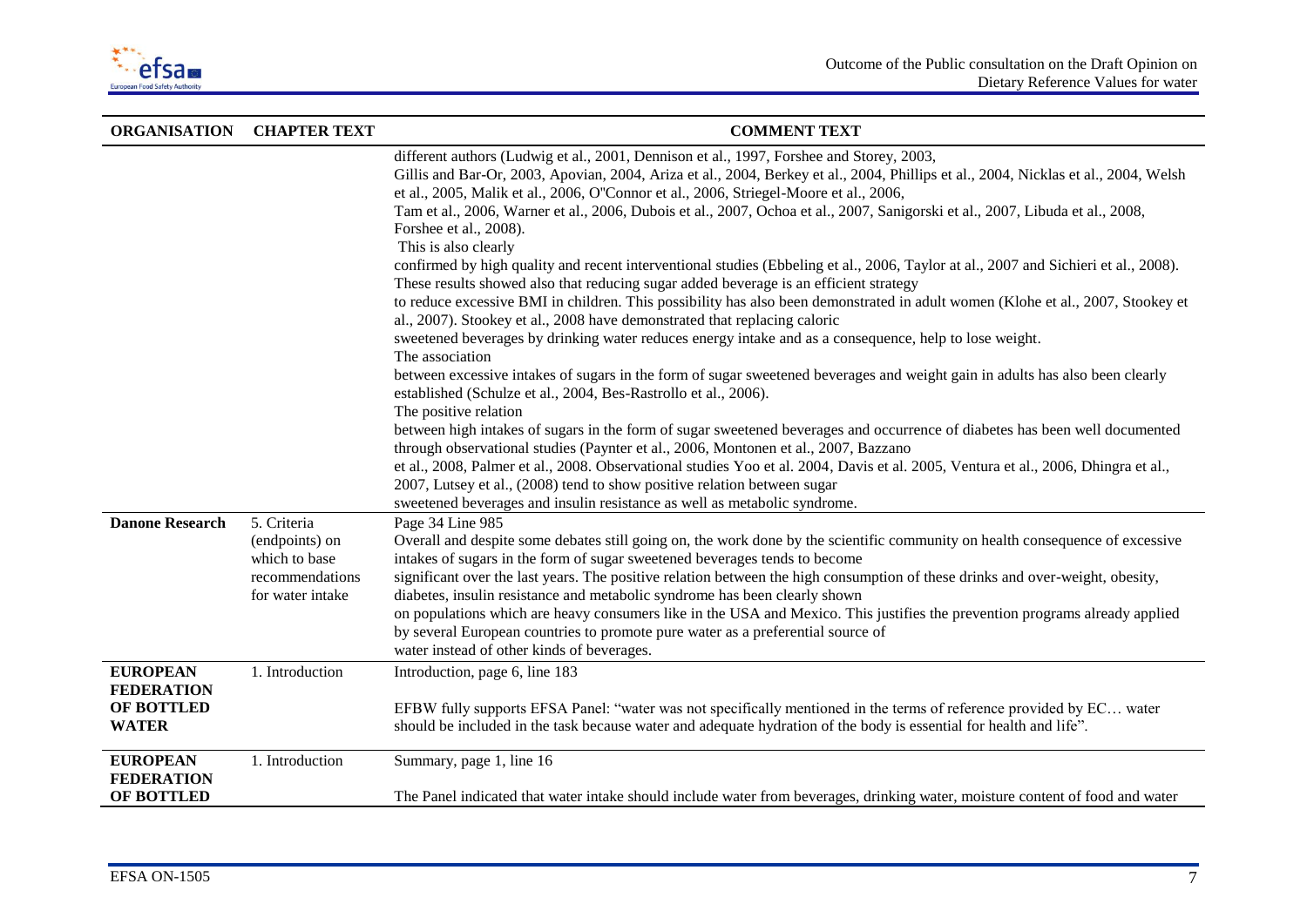

| <b>ORGANISATION</b>                                                       | <b>CHAPTER TEXT</b> | <b>COMMENT TEXT</b>                                                                                                                                                                                                                                                                                                                                                                                                                                                                                                                                                                                                                           |
|---------------------------------------------------------------------------|---------------------|-----------------------------------------------------------------------------------------------------------------------------------------------------------------------------------------------------------------------------------------------------------------------------------------------------------------------------------------------------------------------------------------------------------------------------------------------------------------------------------------------------------------------------------------------------------------------------------------------------------------------------------------------|
| <b>WATER</b>                                                              |                     | produced by oxidative processes in the body. This approach should be supported<br>as most fluids are mainly composed of water and therefore contribute to water intake. However, the extent to which different<br>kinds of beverages can contribute to hydration is still debatable.<br>If all fluids contribute<br>to water intake, they can not be considered equally to satisfy water ADI's" and consequently natural mineral water, spring water<br>and drinking water should be promoted as the preferential healthiest fluid<br>to satisfy the water needs.                                                                             |
|                                                                           |                     | Therefore, EFBW would recommend indicating "Water is consumed from different sources, which include preferably water<br>(natural mineral water, spring water and drinking water), beverages, moisture content of foods,<br>and water produced by oxidative processes in the body" instead of "Water is consumed from different sources, which include<br>beverages, drinking water, moisture content of foods, and water produced by oxidative<br>processes in the body"                                                                                                                                                                      |
| <b>EUROPEAN</b><br><b>FEDERATION</b><br>OF BOTTLED<br><b>WATER</b>        | 1. Introduction     | Summary, page 2, line 38-39<br>EFBW would recommend indicating "the reference values for total water intake should include water from beverages,<br>preferably water: natural mineral water, spring water and drinking water and from food moisture" instead of "the reference<br>values for total water intake should include water from beverages of all kind, including drinking and mineral water, and from<br>food moisture"                                                                                                                                                                                                             |
| <b>EUROPEAN</b><br><b>FEDERATION</b><br><b>OF BOTTLED</b><br><b>WATER</b> | 1. Introduction     | Summary, page 2, line 57<br>EFBW would ask EFSA to make clearly the difference between water from foods and water from beverages, in order to make<br>dietary guidelines more relevant for consumers as proposed by the Institute of<br>Medicine in the US in 2005 and 2006 through the setting of DRIs [Dietary Reference Intakes) for water]<br>Dietary references Intakes for water, potassium, sodium, chloride and sulphate. Institute of Medicine of the national Academies,<br>2005, 617p<br>Dietary Reference Intakes - The essential guide to Nutrient requirements - Institute of medicine of the National Academies,<br>2006, 543p |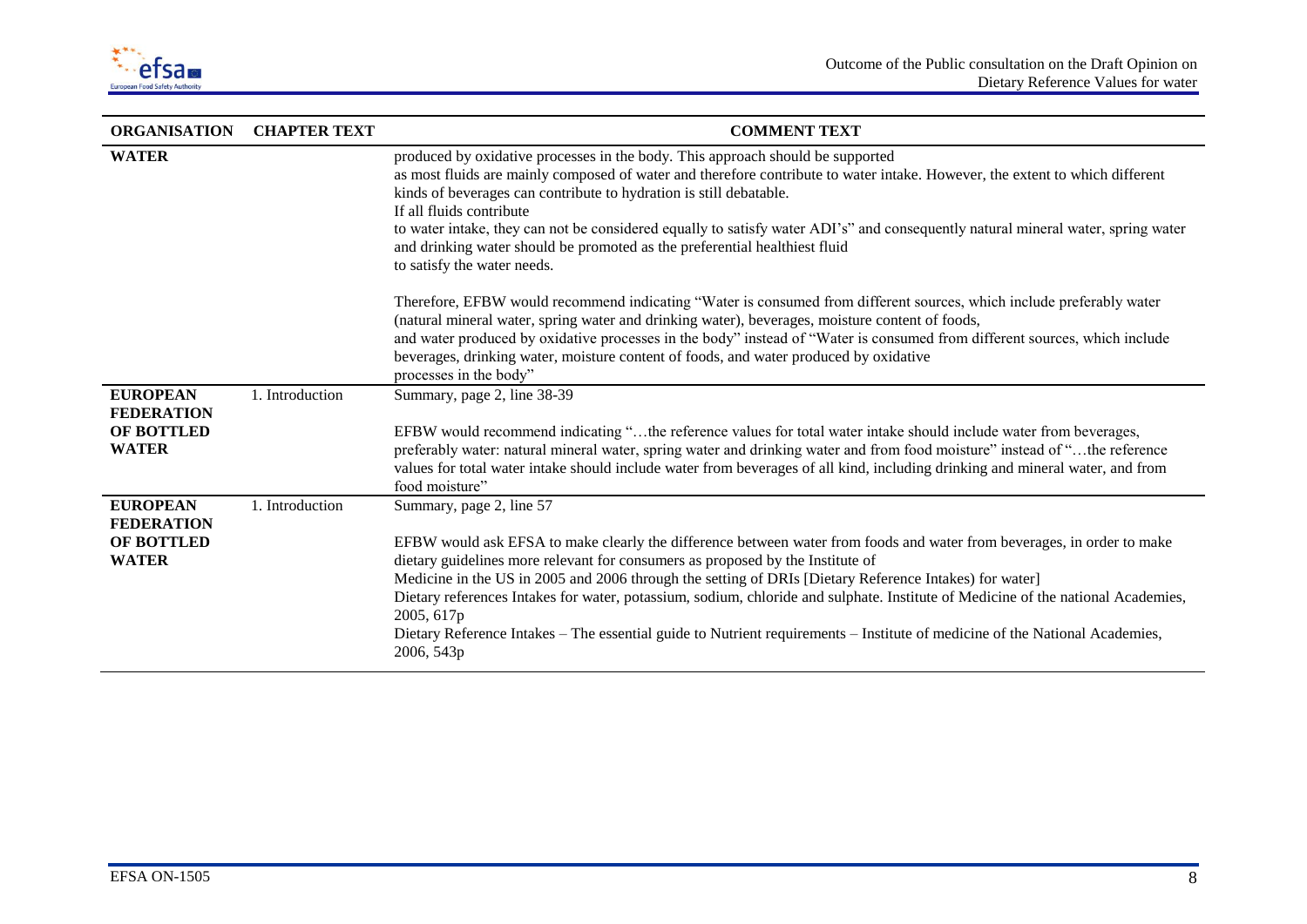

| <b>ORGANISATION</b>                  | <b>CHAPTER TEXT</b>                 | <b>COMMENT TEXT</b>                                                                                                                                                                                                                                                                                                                            |
|--------------------------------------|-------------------------------------|------------------------------------------------------------------------------------------------------------------------------------------------------------------------------------------------------------------------------------------------------------------------------------------------------------------------------------------------|
| <b>EUROPEAN</b><br><b>FEDERATION</b> | 2.<br>Definition/category           | Section 2 Definition, page 6, line 197                                                                                                                                                                                                                                                                                                         |
| OF BOTTLED<br><b>WATER</b>           |                                     | EFBW would ask EFSA to include a paragraph on water that makes clearly the difference between water from foods and water<br>from beverages, in order to make dietary guidelines more relevant for consumers<br>as proposed by the Institute of Medicine in the US in 2005 and 2006 through the setting of DRIs [Dietary Reference Intakes] for |
|                                      |                                     | water]<br>Dietary references Intakes                                                                                                                                                                                                                                                                                                           |
|                                      |                                     | for water, potassium, sodium, chloride and sulphate. Institute of Medicine of the national Academies, 2005, 617p<br>Dietary Reference Intakes – The essential guide to Nutrient requirements – Institute of medicine of the National Academies,<br>2006, 543p                                                                                  |
| <b>EUROPEAN</b><br><b>FEDERATION</b> | 3. Intake data                      | Section 3.2 Dietary intake, page 21, line 747                                                                                                                                                                                                                                                                                                  |
| OF BOTTLED<br><b>WATER</b>           |                                     | EFBW supports this work aims at defining ADI's (Adequate Daily Intake) of water for different groups of population.                                                                                                                                                                                                                            |
| <b>EUROPEAN</b><br><b>FEDERATION</b> | 4. Overview on<br>available dietary | Line 809                                                                                                                                                                                                                                                                                                                                       |
| <b>OF BOTTLED</b>                    | recommendations                     | Belgium. EFBW suggests adding:                                                                                                                                                                                                                                                                                                                 |
| <b>WATER</b>                         |                                     | * CSH-Belgium highlighted that "in our temperate climate, it is enough to drink 1.5 liters of water per day"<br>https://portal.health.fgov.be/pls/portal/docs/PAGE/INTERNET_PG/HOMEPAGE_MENU/ABOUTUS1_MENU/INSTITUTIO<br>NSAPPARENTEES1_MENU/                                                                                                  |
|                                      |                                     | HOGEGEZONDHEIDSRAAD1_MENU/MEDEDELINGEN1_MENU/MEDEDELINGEN1_DOCS/CSH%207145-<br>2%20_BROCHURE_RECOMMANDATIONS_NUTR_2006_FR.PDF                                                                                                                                                                                                                  |
|                                      |                                     | * PNNS-Belgium precised that "water is the lonely beverage which is really essential"<br>https://portal.health.fgov.be/pls/portal/docs/PAGE/INTERNET_PG/HOMEPAGE_MENU/MIJNGEZONDHEID1_MENU/PRO<br>DUITSDECONSOMMATION1                                                                                                                         |
|                                      |                                     | MENU/ALIMENTATION1_MENU/PLANNUTRITIONSANTE1_MENU/ALIMENTATIONSAINE1_MENU/ALIMENTATI<br>ONSAINE1_DOCS/GUIDE_GENERAL.PDF                                                                                                                                                                                                                         |
|                                      |                                     | * Belgium National Nutritional and Health Plan (2005-2010) highlighted that "water is not only a vital nutrient, it is also the<br>lonely beverage which is physiologically essential", as well as "water must be proposed                                                                                                                     |
|                                      |                                     | as the first choice of beverage, especially for young children".<br>https://portal.health.fgov.be/pls/portal/docs/PAGE/INTERNET_PG/HOMEPAGE_MENU/MIJNGEZONDHEID1_MENU/PRO<br>DUITSDECONSOMMATION1<br>MENU/ALIMENTATION1_MENU/ALIMENTATION1_DOCS/TEXTE%20SCIENTIFIQUE%20PNNS_0.PDF                                                              |
|                                      |                                     |                                                                                                                                                                                                                                                                                                                                                |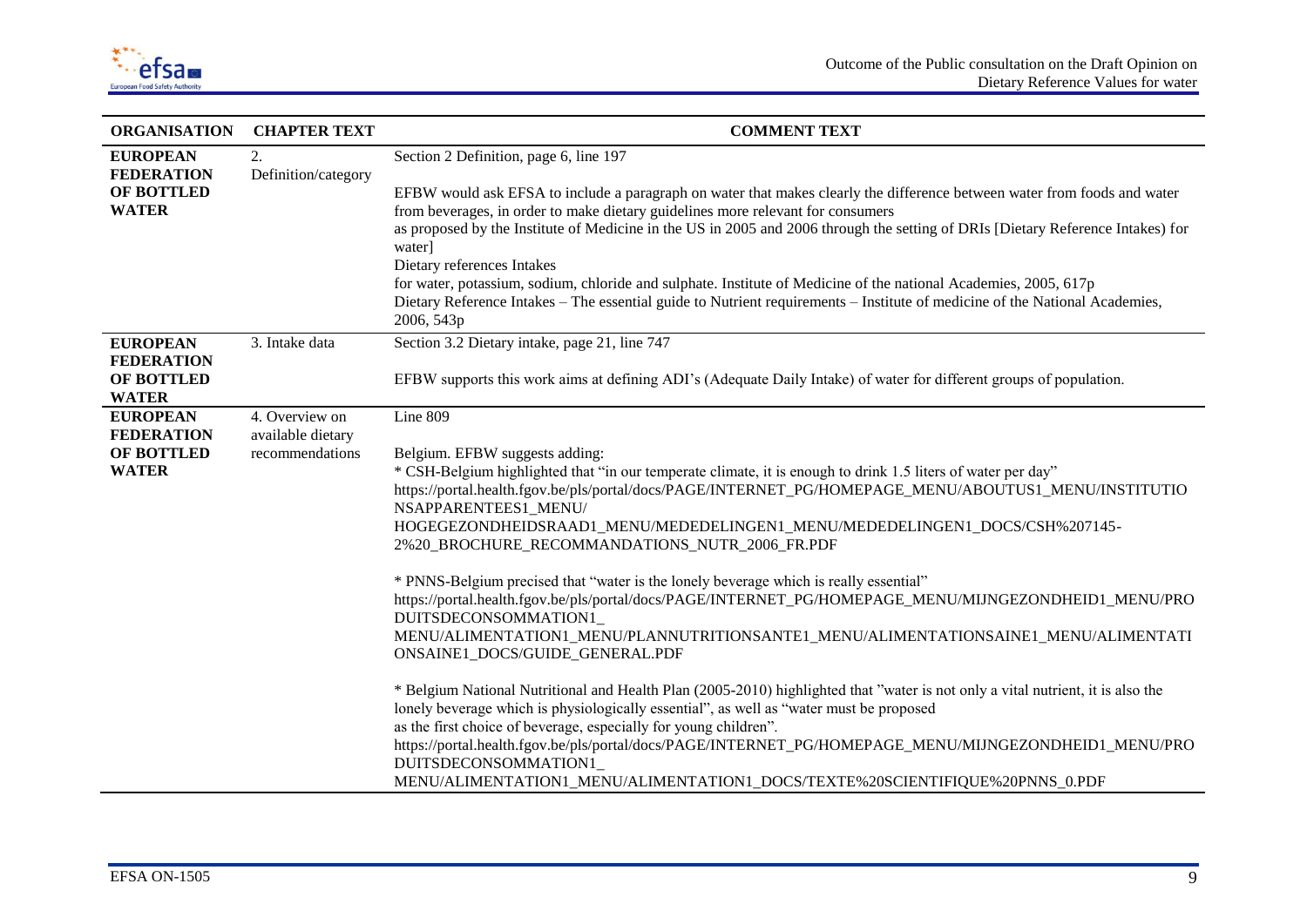

| <b>ORGANISATION</b>                  | <b>CHAPTER TEXT</b>                 | <b>COMMENT TEXT</b>                                                                                                                                                                |
|--------------------------------------|-------------------------------------|------------------------------------------------------------------------------------------------------------------------------------------------------------------------------------|
| <b>EUROPEAN</b><br><b>FEDERATION</b> | 4. Overview on<br>available dietary | Line $814$                                                                                                                                                                         |
| OF BOTTLED                           | recommendations                     | Germany: EFBW proposes adding:                                                                                                                                                     |
| <b>WATER</b>                         |                                     | * German Food and Agriculture Authority (Baden-Württemberg) underlined that "not all beverages can be recommended for                                                              |
|                                      |                                     | children. The ideal is drinking or mineral water"                                                                                                                                  |
|                                      |                                     | http://www.mlr.baden-                                                                                                                                                              |
|                                      |                                     | wuerttemberg.de/Staatssekretaerin_Friedlinde_Gurr_Hirsch_MdL_Eine_ausreichende_Fluessigkeitszufuhr_erhaelt_die_Konzent                                                             |
|                                      |                                     | rationsfaehigkeit_von_Schulkindern/27550.html                                                                                                                                      |
| <b>EUROPEAN</b>                      | 4. Overview on                      | Line $823$                                                                                                                                                                         |
| <b>FEDERATION</b>                    | available dietary                   |                                                                                                                                                                                    |
| OF BOTTLED                           | recommendations                     | France: EFBW suggests adding:                                                                                                                                                      |
| <b>WATER</b>                         |                                     | * AFSSA highlighted that: "water is the lonely beverage absolutely vital for our body"                                                                                             |
|                                      |                                     | A. Martin. Apports nutritionnels conseillés pour la population française. Ed. TEC&DOC, 3ème, 2001                                                                                  |
|                                      |                                     | * PNNS-France underlined that: "the beverage that your body prefers is water", "during lunch and dinner, the beverage is water,<br>only water",                                    |
|                                      |                                     | http://www.mangerbouger.fr/menu-secondaire/manger-mieux-c-est-possible/les-9-reperes-essentiels/eau-a-volonte.html                                                                 |
|                                      |                                     | * EPODE-France precised that:"it is necessary that the main source of daily hydration is water, as it is part of a balanced diet",                                                 |
|                                      |                                     | "water is the lonely original and universal beverage", "drink water without moderation", "the essential gesture: water by nature"<br>http://www.epode.fr/pdf/communiques/cpeau.pdf |
|                                      |                                     | * "only water is essential"                                                                                                                                                        |
|                                      |                                     | Chevalier L. Nutrition: principes et conseils. Paris: Masson Ed. 2, 2005, 260p                                                                                                     |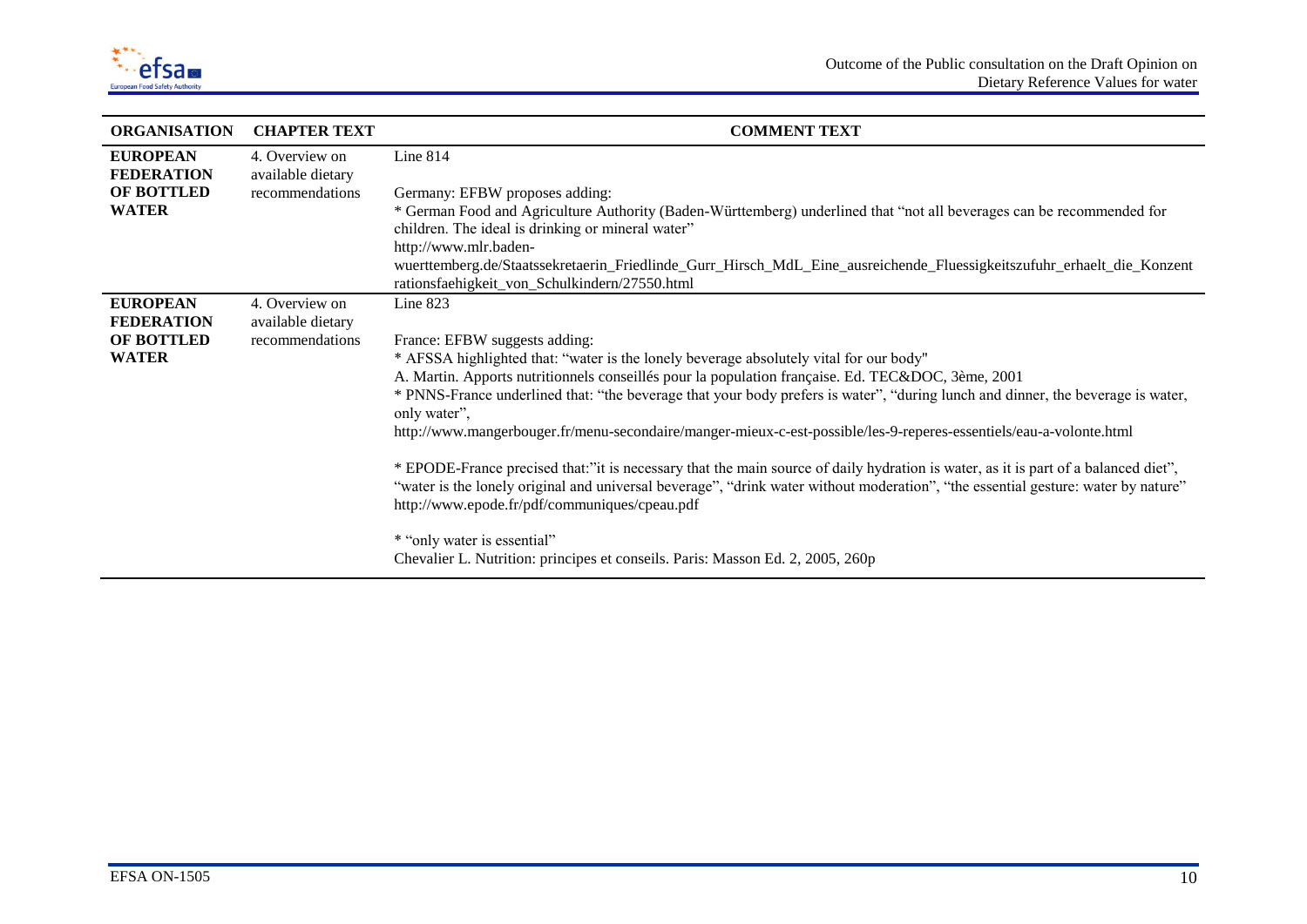

| <b>ORGANISATION</b>                  | <b>CHAPTER TEXT</b>                 | <b>COMMENT TEXT</b>                                                                                                                                                                                                                                           |
|--------------------------------------|-------------------------------------|---------------------------------------------------------------------------------------------------------------------------------------------------------------------------------------------------------------------------------------------------------------|
| <b>EUROPEAN</b><br><b>FEDERATION</b> | 4. Overview on<br>available dietary | Line 857                                                                                                                                                                                                                                                      |
| OF BOTTLED                           | recommendations                     | EFBW suggests to review data from UK:                                                                                                                                                                                                                         |
| <b>WATER</b>                         |                                     | * Food Standard Agency highlighted that: "water is the best choice for quenching your thirst", "one of the 8 tips for eating well:<br>drink plenty of water"                                                                                                  |
|                                      |                                     | http://www.eatwell.gov.uk/healthydiet/nutritionessentials/drinks/drinkingenough/?lang=en                                                                                                                                                                      |
|                                      |                                     | http://www.eatwell.gov.uk/healthydiet/nutritionessentials/drinks/waterandsoftdrinks/?lang=en                                                                                                                                                                  |
|                                      |                                     | EFBW suggests to review data from Italy:                                                                                                                                                                                                                      |
|                                      |                                     | * INRAN (Instituto Nazionale di Ricerca per gli alimenti e la Nutrizione) highlighted that "water balance needs to be maintained<br>essentially with drinking or bottled water"                                                                               |
|                                      |                                     | * INRAN also precised that" other beverages need to be consumed with moderation", "drink plenty of water during the day"<br>http://www.inran.it/INRAN_LineeGuida.pdf                                                                                          |
|                                      |                                     | EFBW suggests to review data from Spain:                                                                                                                                                                                                                      |
|                                      |                                     | * Ministry of Health through NAOS program highlighted that: "water: an essential beverage", "water is a vital beverage to                                                                                                                                     |
|                                      |                                     | maintain a balanced diet", to To control children's consumption of sugar sweetened beverages                                                                                                                                                                  |
|                                      |                                     | will help to have a healthy diet, as it is important that children are thirsty of water"                                                                                                                                                                      |
|                                      |                                     | http://www.naos.aesan.msc.es/naos/ficheros/investigacion/Come_sano_y_muevete.pdf                                                                                                                                                                              |
|                                      |                                     | http://www.naos.aesan.msc.es/csym/nutricion_saludable/recomendaciones/recomendacion00004.html                                                                                                                                                                 |
| <b>EUROPEAN</b>                      | 4. Overview on                      | Section 4, Overview on available dietary recommendations, pages 25-26                                                                                                                                                                                         |
| <b>FEDERATION</b><br>OF BOTTLED      | available dietary                   |                                                                                                                                                                                                                                                               |
| <b>WATER</b>                         | recommendations                     | In addition to the compilation of available data from different countries, EFBW suggests to include a compilation of nutritional<br>recommendations already applied by several European countries to promote natural mineral water, spring water and drinking |
|                                      |                                     | water as a preferential source of water instead of other kinds of beverages.                                                                                                                                                                                  |
|                                      |                                     |                                                                                                                                                                                                                                                               |
| <b>EUROPEAN</b>                      | 5. Criteria                         | Section 5.1.2.1., Dietary factors, pages 34-35, line 978                                                                                                                                                                                                      |
| <b>FEDERATION</b>                    | (endpoints) on                      | EFBW suggests to add that the beverages that contain just water are: natural mineral water, spring water and drinking                                                                                                                                         |
| OF BOTTLED                           | which to base                       | water. Other beverages bring not only water to the body, but also additional ingredients that have good or side effects depending                                                                                                                             |
| <b>WATER</b>                         | recommendations                     | on the intake level.                                                                                                                                                                                                                                          |
|                                      | for water intake                    | The effect or consequences beyond hydration of some beverages regarding their long term potential consequences on health                                                                                                                                      |
|                                      |                                     | should be reviewed. EFBW would recommend considering the case of sugar in the form of some beverages, when consumed in                                                                                                                                        |
|                                      |                                     | excess, for their effects on energy intake.<br>1 Popkin et al. Am J Clin Nutr. 2006; 83: 529-542                                                                                                                                                              |
|                                      |                                     | 2 WHO, 2007. The challenge of obesity in the WHO European Region and the strategies for response                                                                                                                                                              |
|                                      |                                     |                                                                                                                                                                                                                                                               |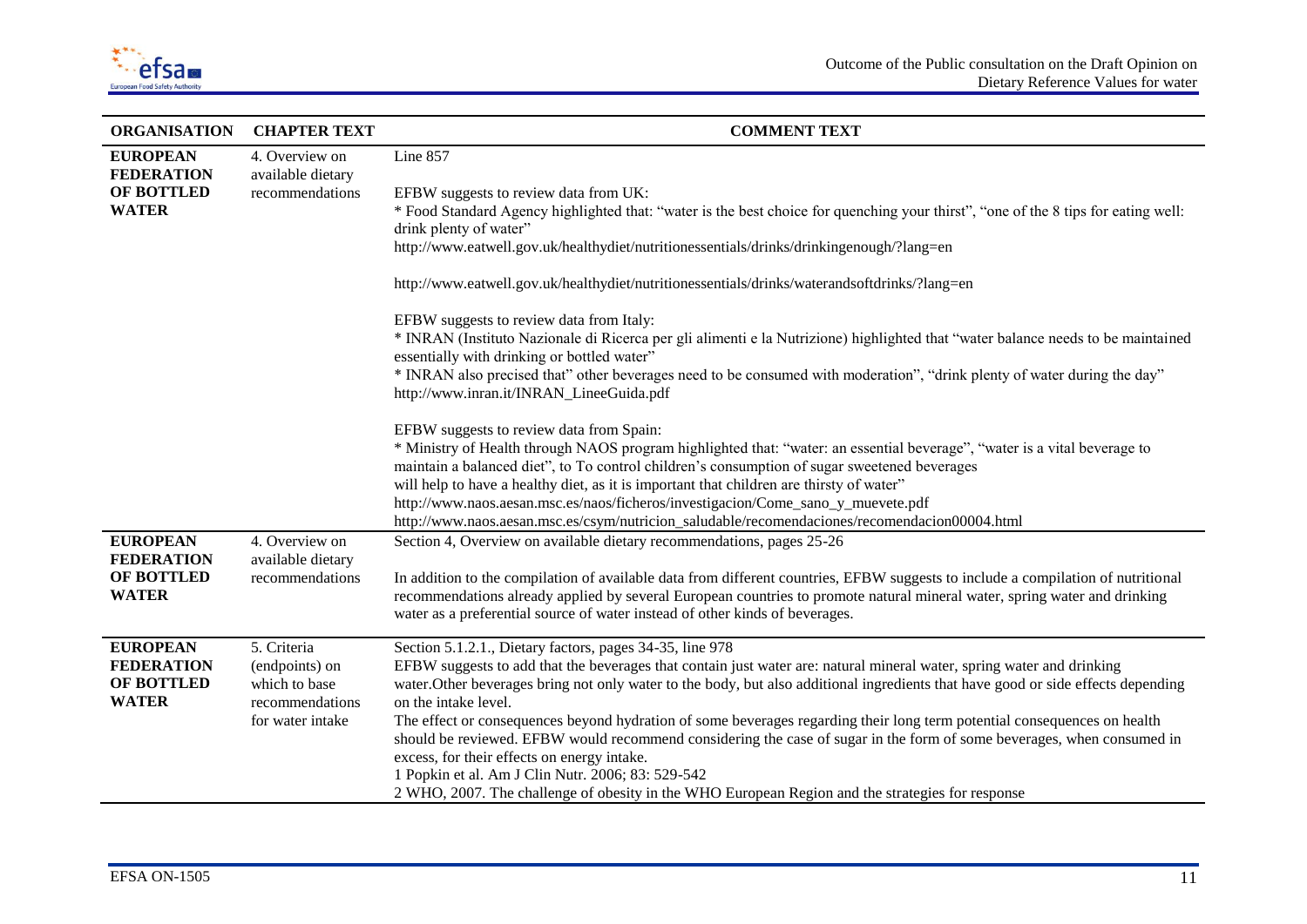

| <b>ORGANISATION CHAPTER TEXT</b> | <b>COMMENT TEXT</b>                                               |
|----------------------------------|-------------------------------------------------------------------|
|                                  | 3 Ludwig et al. Lancet. 2001; 357, 505-508                        |
|                                  | 4 Dennison et al. Pediatrics. 1997; 99, 15-22                     |
|                                  | 5 Forshee et al. Int J Food Sci Nutr. 2003; 54, 297-307           |
|                                  | 6 Gillis et al. J Am Coll Nutr. 2003; 22, 539-545                 |
|                                  | 7 Apovian, C.M. JAMA. 2004; 292, 978-979                          |
|                                  | 8 Ariza et al. J Urban Health. 2004; 81, 150-161                  |
|                                  | 9 Berkey et al. Obes Res. 2004; 12, 778-788                       |
|                                  | 10 Phillips et al. Obes Res. 2004; 12, 461-472                    |
|                                  | 11 Nicklas et al. J Am Diet Assoc. 2004; 104, 1127-1140           |
|                                  | 12 Welsh et al. Pediatrics. 2005; 115, e223-229                   |
|                                  | 13 Malik et al. Am J Clin Nutr. 2006; 84, 274-288                 |
|                                  | 14 O"Connor et al. Pediatrics. 2006; 118, e1010-1018              |
|                                  | 15 Striegel-Moore et al. J Pediatr. 2006; 148, 183-187            |
|                                  | 16 Tam et al. Int J Obes. 2006; 30, 1091-1093                     |
|                                  | 17 Warner et al. Obesity. 2006; 14, 1966-1974                     |
|                                  | 18 Dubois et al. J Am Diet Assoc. 2007; 107, 924-934              |
|                                  | 19 Ochoa et al. Nutrition. 2007; 23, 379-384                      |
|                                  | 20 Sanigorski et al. Public Health Nutr. 2007; 10, 152-157        |
|                                  | 21 Libuda et al. Br J Nutr. 2008; 99, 1370-1379                   |
|                                  | 22 Forshee et al. Am J Clin Nutr. 2008; 87, 1662-1671             |
|                                  | 23 Ebbeling et al. Pediatrics. 2006; 117, 673-680                 |
|                                  | 24 Taylor et al. Am J Clin Nutr. 2007; 86, 735-742                |
|                                  | 25 Sichieri et al. Public Health Nutr. 2008; 1-6                  |
|                                  | 26 Stookey et al. Obesity 2008; 10: 1038-1045                     |
|                                  | 27 McNaughton et al. Diabetes Care. 2008; 31, 1343-1348           |
|                                  | 28 Schulze et al. Am J Clin Nutr. 2005; 82, 675-684; quiz 714-675 |
|                                  | 29Paynter et al. Am J Epidemiol. 2006; 164, 1075-1084             |
|                                  | 30 Montonen et al. J Nutr. 2007; 137, 1447-1454                   |
|                                  | 31 Bazzano et al. Diabetes Care. 2008; 31, 1311-1317              |
|                                  | 32 Palmer et al. Arch Intern Med. 2008; 168, 1487-1492            |
|                                  | 33 Yoo et al. Am J Clin Nutr. 2004; 80, 841-848                   |
|                                  | 34 Davis et al. Am J Clin Nutr. 2005; 82, 1004-1010               |
|                                  | 35 Ventura et al. Pediatrics. 2006; 118, 2434-2442                |
|                                  | 36 Dhingra et al. Circulation. 2007; 116, 480-488                 |
|                                  | 37 Lutsey et al. Hum Exp Toxicol. 1994; 13, 393-399               |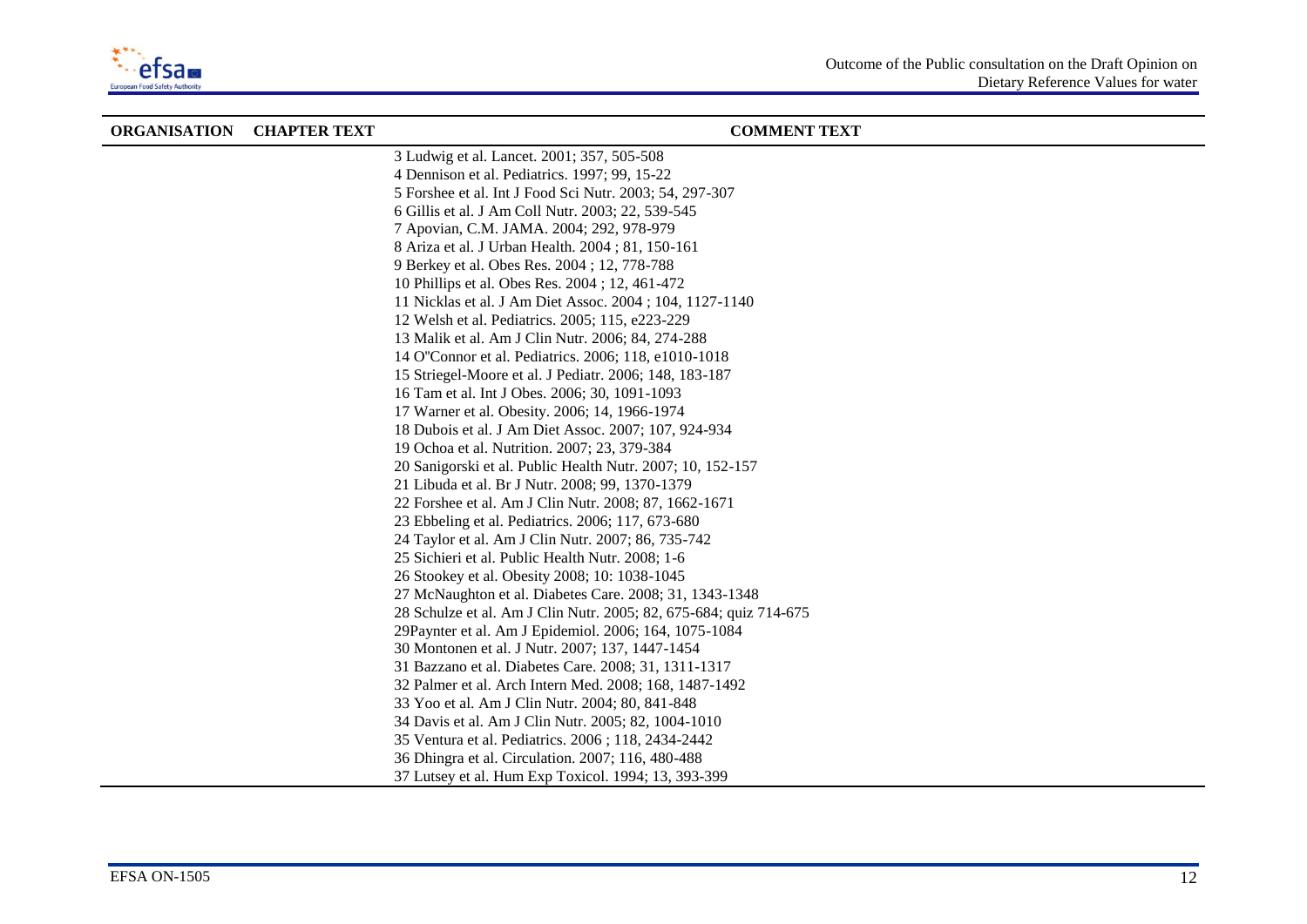

| <b>ORGANISATION</b>                                                       | <b>CHAPTER TEXT</b>                                                    | <b>COMMENT TEXT</b>                                                                                                                                                                                                                                                                                                                                                                                                                                                                                                                                                                                                                                                                                                                                                                   |
|---------------------------------------------------------------------------|------------------------------------------------------------------------|---------------------------------------------------------------------------------------------------------------------------------------------------------------------------------------------------------------------------------------------------------------------------------------------------------------------------------------------------------------------------------------------------------------------------------------------------------------------------------------------------------------------------------------------------------------------------------------------------------------------------------------------------------------------------------------------------------------------------------------------------------------------------------------|
| <b>EUROPEAN</b><br><b>FEDERATION</b><br><b>OF BOTTLED</b><br><b>WATER</b> | 6. Key data on<br>which to base<br>recommendations<br>for water intake | Section 6.5, Children and adolescents, line 1162-1163<br>EFBW would recommend indicating "This can best be amended by increasing the intake of preferably water: natural mineral<br>water, spring water and drinking water" instead of "This can best be amended by increasing the intake of preferably energy-free<br>beverages (tap or mineral water)".                                                                                                                                                                                                                                                                                                                                                                                                                             |
| <b>EUROPEAN</b><br><b>FEDERATION</b><br><b>OF BOTTLED</b><br><b>WATER</b> | 6. Key data on<br>which to base<br>recommendations<br>for water intake | Section 6.6, Adults, line 1181<br>EFBW would ask EFSA to make clearly the difference between water from foods and water from beverages, in order to make<br>dietary guidelines more relevant for consumers as proposed by the Institute of Medicine in the US in 2005 and 2006 through the<br>setting of DRIs [Dietary Reference Intakes) for water]<br>Dietary references Intakes for water, potassium, sodium, chloride and sulphate. Institute of Medicine of the national Academies,<br>2005, 617p<br>Dietary Reference Intakes - The essential guide to Nutrient requirements - Institute of medicine of the National Academies,<br>2006, 543p                                                                                                                                   |
| <b>EUROPEAN</b><br><b>FEDERATION</b><br><b>OF BOTTLED</b><br><b>WATER</b> | 6. Key data on<br>which to base<br>recommendations<br>for water intake | Section 6.6, Adults, line 1182<br>EFBW would recommend indicating " be provided preferably by water: natural mineral water, spring water and drinking water<br>and other beverages that usually contribute up to 80% of the intake of total water" instead of " be provided by beverages of<br>all types and that beverages usually contribute up to 80% of the intake of total water                                                                                                                                                                                                                                                                                                                                                                                                 |
| <b>EUROPEAN</b><br><b>FEDERATION</b><br><b>OF BOTTLED</b><br><b>WATER</b> | Conclusions                                                            | Conclusion, page 40, line 1223<br>Even if all fluids contribute to water intake, they can not be considered equally to satisfy water ADI's. Natural mineral water,<br>spring water and drinking water should be promoted as the preferential healthiest fluid to satisfy the water needs. EFBW would<br>consequently suggest to clearly indicate in the following form "the Panel has decided that the reference values for water intake<br>should include water from beverages, preferably water: natural mineral water, spring water and drinking water, and from food<br>moisture" instead of "the Panel has decided that the reference values for water intake should include water from beverages of all<br>kind, including drinking and mineral water, and from food moisture". |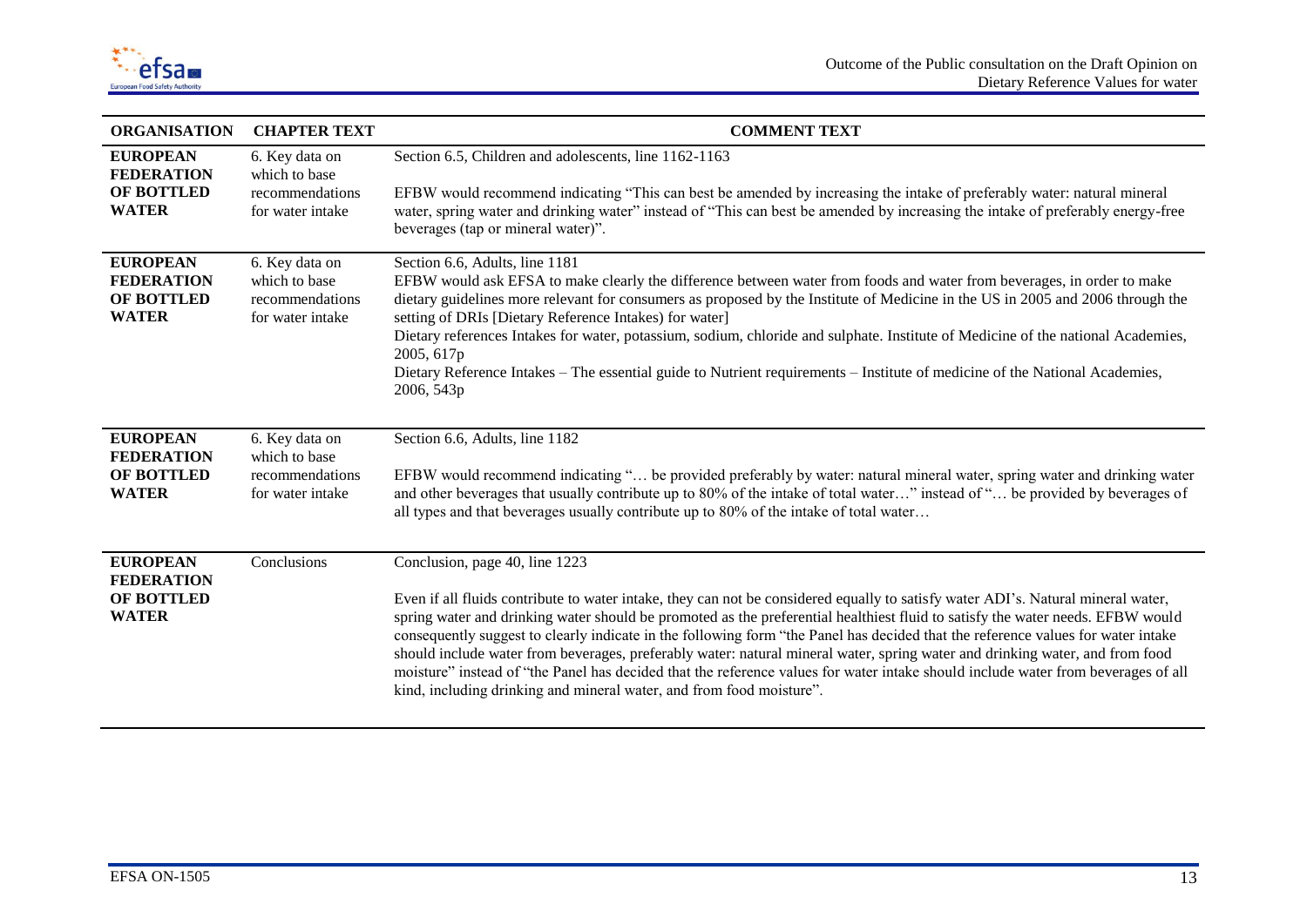

| <b>ORGANISATION</b>                                                           | <b>CHAPTER TEXT</b>       | <b>COMMENT TEXT</b>                                                                                                                                                                                                                                                                                                                                                                                                                                                                                                                                                                                                                                                                                                                                                                                                                                                 |
|-------------------------------------------------------------------------------|---------------------------|---------------------------------------------------------------------------------------------------------------------------------------------------------------------------------------------------------------------------------------------------------------------------------------------------------------------------------------------------------------------------------------------------------------------------------------------------------------------------------------------------------------------------------------------------------------------------------------------------------------------------------------------------------------------------------------------------------------------------------------------------------------------------------------------------------------------------------------------------------------------|
| KTL                                                                           | 1. Introduction           | In the summary, on line 58 the expression concerning the adequate total water intake for the elderly might be expressed more<br>clearly. E.g. "The panel defines the same adequate intake for the elderly as for adults,<br>i.e. a higher water volume per energy unit. The decreasing of renal concentration capacity increases the physiological need of<br>water. Also, thirst is decreasing with age causing easily a decrease in total water consumption." The point is important.                                                                                                                                                                                                                                                                                                                                                                             |
| KTL                                                                           | 2.<br>Definition/category | Line 482. In chapter 2.6. starting from line 482. Urinary volume of adults in cross-sectional studies has increased 30% (from 1.5<br>1/d to 2 1/d) in twenty years in Finland (Laatikainen, Pietinen, Valsta et al. Eur J Clin Nutr 2006).                                                                                                                                                                                                                                                                                                                                                                                                                                                                                                                                                                                                                          |
| <b>KTL</b>                                                                    | 3. Intake data            | Line 763. In chapter 3.2. line 763. We can add the results of water intake in adults in Finland. The drinking of water was 5.6 dl/d<br>in men and 8 dl/d in women (FINDIET2007). The drinking of other fluids (excluding milk but including alcohol beverages) was<br>10,6 dl/d in men and 6,8 dl/d in women. Ref The National FINDIET 2007 Survey. Eds: Paturi M, Tapanainen H, Reinivuo H,<br>Pietinen P. Publications of the National Public Health Institute B23/2008 (KTL).<br>http://www.ktl.fi/attachments/suomi/julkaisut/julkaisusarja_b/2008/2008b23.pdf<br>In Nordic Nutrition Recommendation the total daily requirement for water was estimated to be 30 ml/kg (body weight).<br>Line 833. We announce that National Nutrition Council published in 2008 special guidelines for selection of daily drinks and<br>beverages in Finland (Valsta et al.). |
| <b>NESTLE</b><br><b>WATERS</b><br><b>MANAGMENT &amp;</b><br><b>TECHNOLOGY</b> | 1. Introduction           | Introduction, page 6, line 183<br>NWMT fully supports EFSA Panel: "water was not specifically mentioned in the terms of reference provided by EC water<br>should be included in the task because water and adequate hydration of the body is essential for health and life".                                                                                                                                                                                                                                                                                                                                                                                                                                                                                                                                                                                        |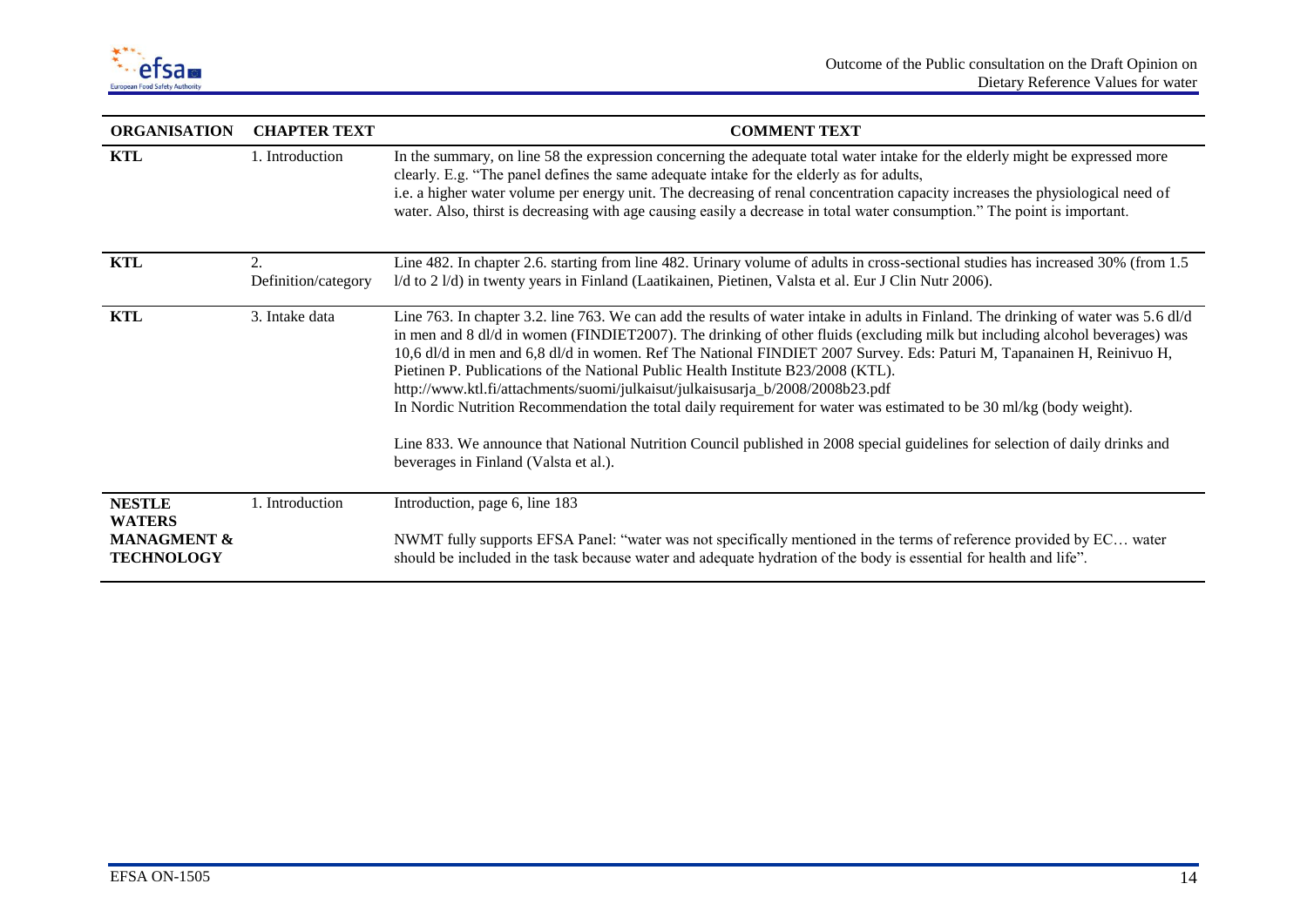

| <b>ORGANISATION</b>                                          | <b>CHAPTER TEXT</b> | <b>COMMENT TEXT</b>                                                                                                                                                                                                                                                                                                                                                                                                                                                                                                                                                                                                                                                                                                                                                                                                                                                                                                                                                                                                                                                                                                                                                                                           |
|--------------------------------------------------------------|---------------------|---------------------------------------------------------------------------------------------------------------------------------------------------------------------------------------------------------------------------------------------------------------------------------------------------------------------------------------------------------------------------------------------------------------------------------------------------------------------------------------------------------------------------------------------------------------------------------------------------------------------------------------------------------------------------------------------------------------------------------------------------------------------------------------------------------------------------------------------------------------------------------------------------------------------------------------------------------------------------------------------------------------------------------------------------------------------------------------------------------------------------------------------------------------------------------------------------------------|
| <b>NESTLE</b><br><b>WATERS</b>                               | 1. Introduction     | Summary, page 1, line 16                                                                                                                                                                                                                                                                                                                                                                                                                                                                                                                                                                                                                                                                                                                                                                                                                                                                                                                                                                                                                                                                                                                                                                                      |
| <b>MANAGMENT &amp;</b><br><b>TECHNOLOGY</b>                  |                     | The Panel indicated that water intake should include water from beverages, drinking water, moisture content of food and water<br>produced by oxidative processes in the body. This approach should be supported as most fluids are mainly composed of water<br>and therefore contribute to water intake. However, the extent to which different kinds of beverages can contribute to hydration is<br>still debatable.<br>If all fluids contribute to water intake, they can not be considered equally to satisfy water ADI's" and consequently natural<br>mineral water, spring water and drinking water should be promoted as the preferential healthiest fluid to satisfy the water needs<br>instead of sugar sweetened beverages.<br>Therefore, NWMT would recommend indicating "Water is consumed from different sources, which include preferably water<br>(natural mineral water, spring water and drinking water), beverages, moisture content of foods, and water produced by oxidative<br>processes in the body" instead of "Water is consumed from different sources, which include beverages, drinking water, moisture<br>content of foods, and water produced by oxidative processes in the body" |
| <b>NESTLE</b>                                                | 1. Introduction     | Summary, page 2, line 38-39                                                                                                                                                                                                                                                                                                                                                                                                                                                                                                                                                                                                                                                                                                                                                                                                                                                                                                                                                                                                                                                                                                                                                                                   |
| <b>WATERS</b><br><b>MANAGMENT &amp;</b><br><b>TECHNOLOGY</b> |                     | NWMT would recommend indicating "the reference values for total water intake should include water from beverages,<br>preferably water: natural mineral water, spring water and drinking water and from food moisture" instead of "the reference<br>values for total water intake should include water from beverages of all kind, including drinking and mineral water, and from<br>food moisture"                                                                                                                                                                                                                                                                                                                                                                                                                                                                                                                                                                                                                                                                                                                                                                                                            |
| <b>NESTLE</b><br><b>WATERS</b>                               | 1. Introduction     | Summary, page 2, line 57                                                                                                                                                                                                                                                                                                                                                                                                                                                                                                                                                                                                                                                                                                                                                                                                                                                                                                                                                                                                                                                                                                                                                                                      |
| <b>MANAGMENT &amp;</b><br><b>TECHNOLOGY</b>                  |                     | NWMT would ask EFSA to make clearly the difference between water from foods and water from beverages, in order to make<br>dietary guidelines more relevant for consumers as proposed by the Institute of Medicine in<br>the US in 2005 and 2006 through the setting of DRIs [Dietary Reference Intakes) for water] Dietary references Intakes for water,<br>potassium, sodium, chloride and sulphate. Institute of Medicine of the national<br>Academies, 2005, 617p<br>Dietary Reference Intakes – The essential guide to Nutrient requirements – Institute of medicine of the National Academies,<br>2006, 543p                                                                                                                                                                                                                                                                                                                                                                                                                                                                                                                                                                                             |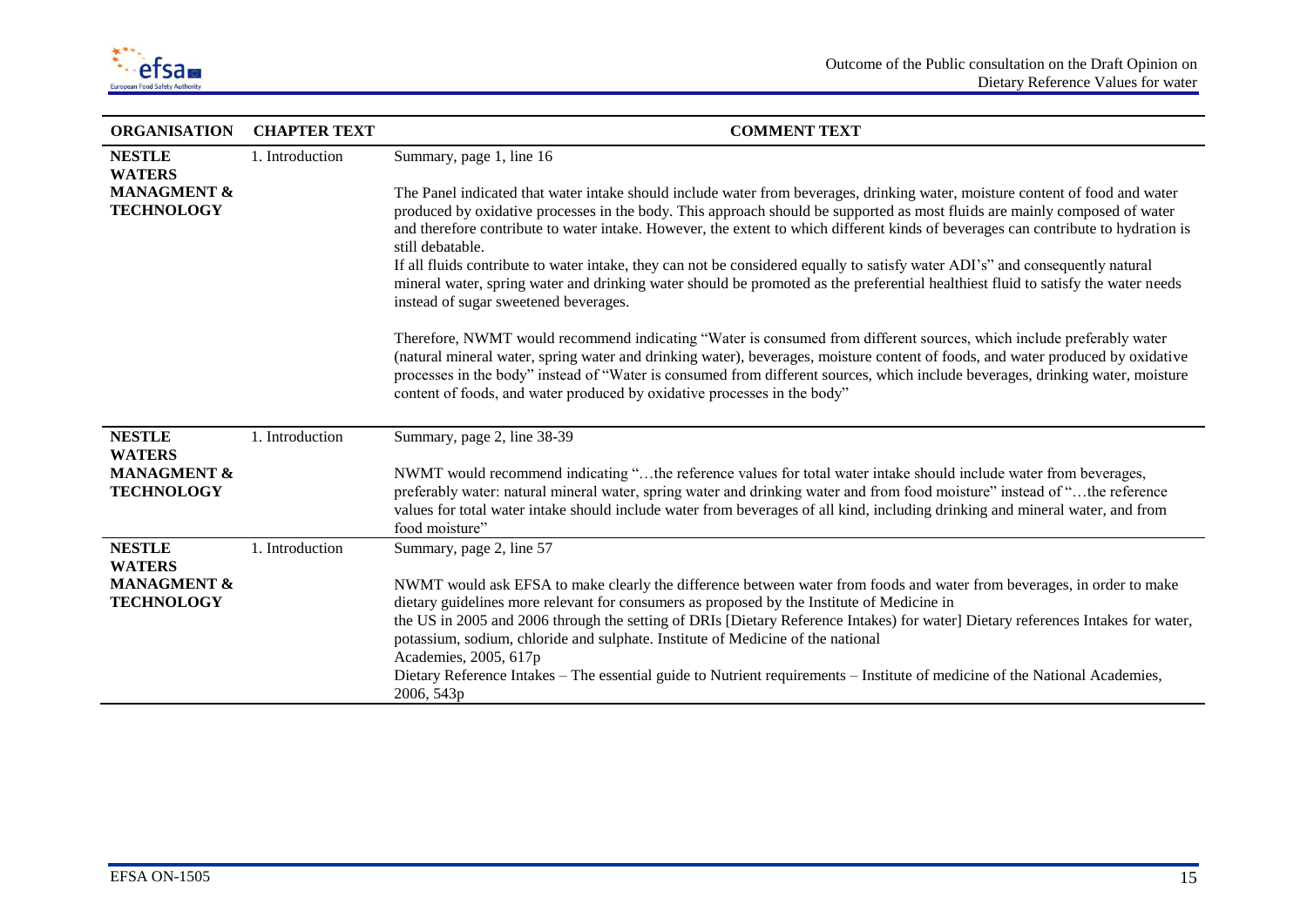

| <b>ORGANISATION</b>                                                           | <b>CHAPTER TEXT</b>       | <b>COMMENT TEXT</b>                                                                                                                                                                                                                                                                                                                                                                                                                                                                                                                                                                                                                                                                            |
|-------------------------------------------------------------------------------|---------------------------|------------------------------------------------------------------------------------------------------------------------------------------------------------------------------------------------------------------------------------------------------------------------------------------------------------------------------------------------------------------------------------------------------------------------------------------------------------------------------------------------------------------------------------------------------------------------------------------------------------------------------------------------------------------------------------------------|
| <b>NESTLE</b><br><b>WATERS</b><br><b>MANAGMENT &amp;</b><br><b>TECHNOLOGY</b> | 2.<br>Definition/category | Section 2 Definition, page 6, line 197<br>NWMT would ask EFSA to include a paragraph on water that makes clearly the difference between water from foods and water<br>from beverages, in order to make dietary guidelines more relevant for consumers as proposed by the Institute of Medicine in the<br>US in 2005 and 2006 through the setting of DRIs [Dietary Reference Intakes] for water]<br>Dietary references Intakes for water, potassium, sodium, chloride and sulphate. Institute of Medicine of the national Academies,<br>2005, 617p<br>Dietary Reference Intakes – The essential guide to Nutrient requirements – Institute of medicine of the National Academies,<br>2006, 543p |
| <b>NESTLE</b><br><b>WATERS</b><br><b>MANAGMENT &amp;</b><br><b>TECHNOLOGY</b> | 3. Intake data            | Section 3.2 Dietary intake, page 21, line 747<br>NWMT supports this work aims at defining ADI's (Adequate Daily Intake) of water for different groups of population.                                                                                                                                                                                                                                                                                                                                                                                                                                                                                                                           |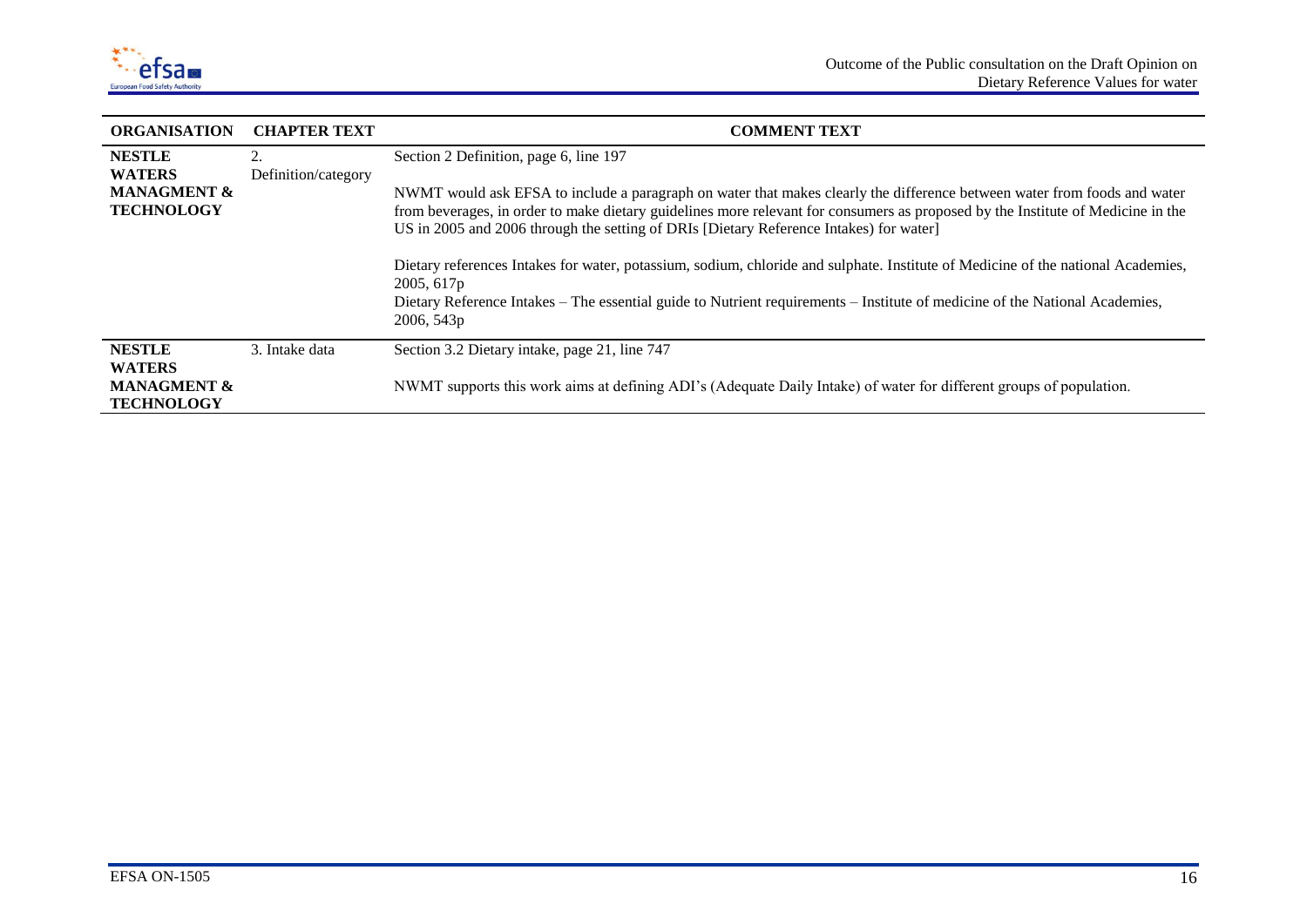

| <b>ORGANISATION</b>            | <b>CHAPTER TEXT</b>                 | <b>COMMENT TEXT</b>                                                                                                                                                                                                               |
|--------------------------------|-------------------------------------|-----------------------------------------------------------------------------------------------------------------------------------------------------------------------------------------------------------------------------------|
| <b>NESTLE</b><br><b>WATERS</b> | 4. Overview on<br>available dietary | Line 809                                                                                                                                                                                                                          |
| <b>MANAGMENT &amp;</b>         | recommendations                     | Belgium. NWMT suggests adding:                                                                                                                                                                                                    |
| <b>TECHNOLOGY</b>              |                                     | * CSH-Belgium highlighted that "in our temperate climate, it is enough to drink 1.5 liters of water per day"                                                                                                                      |
|                                |                                     | https://portal.health.fgov.be/pls/portal/docs/PAGE/INTERNET_PG/HOMEPAGE_MENU/ABOUTUS1_MENU/INSTITUTIO<br>NSAPPARENTEES1_MENU/                                                                                                     |
|                                |                                     | HOGEGEZONDHEIDSRAAD1_MENU/MEDEDELINGEN1_MENU/MEDEDELINGEN1_DOCS/CSH%207145-                                                                                                                                                       |
|                                |                                     | 2%20_BROCHURE_RECOMMANDATIONS_NUTR_2006_FR.PDF                                                                                                                                                                                    |
|                                |                                     | * PNNS-Belgium precised that "water is the lonely beverage which is really essential"                                                                                                                                             |
|                                |                                     | https://portal.health.fgov.be/pls/portal/docs/PAGE/INTERNET_PG/HOMEPAGE_MENU/MIJNGEZONDHEID1_MENU/PRO<br>DUITSDECONSOMMATION1 MENU/                                                                                               |
|                                |                                     | ALIMENTATION1_MENU/PLANNUTRITIONSANTE1_MENU/ALIMENTATIONSAINE1_MENU/ALIMENTATIONSAI<br>NE1 DOCS/GUIDE GENERAL.PDF                                                                                                                 |
|                                |                                     | * Belgium National Nutritional and Health Plan (2005-2010) highlighted that "water is not only a vital nutrient, it is also the<br>lonely beverage which is physiologically essential", as well as "water must be proposed as the |
|                                |                                     | first choice of beverage, especially for young children".                                                                                                                                                                         |
|                                |                                     | https://portal.health.fgov.be/pls/portal/docs/PAGE/INTERNET_PG/HOMEPAGE_MENU/MIJNGEZONDHEID1_MENU/PRO<br>DUITSDECONSOMMATION1_MENU/                                                                                               |
|                                |                                     | ALIMENTATION1_MENU/ALIMENTATION1_DOCS/TEXTE%20SCIENTIFIQUE%20PNNS_0.PDF                                                                                                                                                           |
| <b>NESTLE</b>                  | 4. Overview on                      | Line 814                                                                                                                                                                                                                          |
| <b>WATERS</b>                  | available dietary                   |                                                                                                                                                                                                                                   |
| <b>MANAGMENT &amp;</b>         | recommendations                     | Germany: NWMT proposes adding:                                                                                                                                                                                                    |
| <b>TECHNOLOGY</b>              |                                     | * German Food and Agriculture Authority (Baden-Württemberg) underlined that "not all beverages can be recommended for<br>children. The ideal is drinking or mineral water"                                                        |
|                                |                                     | http://www.mlr.baden-                                                                                                                                                                                                             |
|                                |                                     | wuerttemberg.de/Staatssekretaerin_Friedlinde_Gurr_Hirsch_MdL_Eine_ausreichende_Fluessigkeitszufuhr_erhaelt_die_Konzent                                                                                                            |
|                                |                                     | rationsfaehigkeit von Schulkindern/27550.html                                                                                                                                                                                     |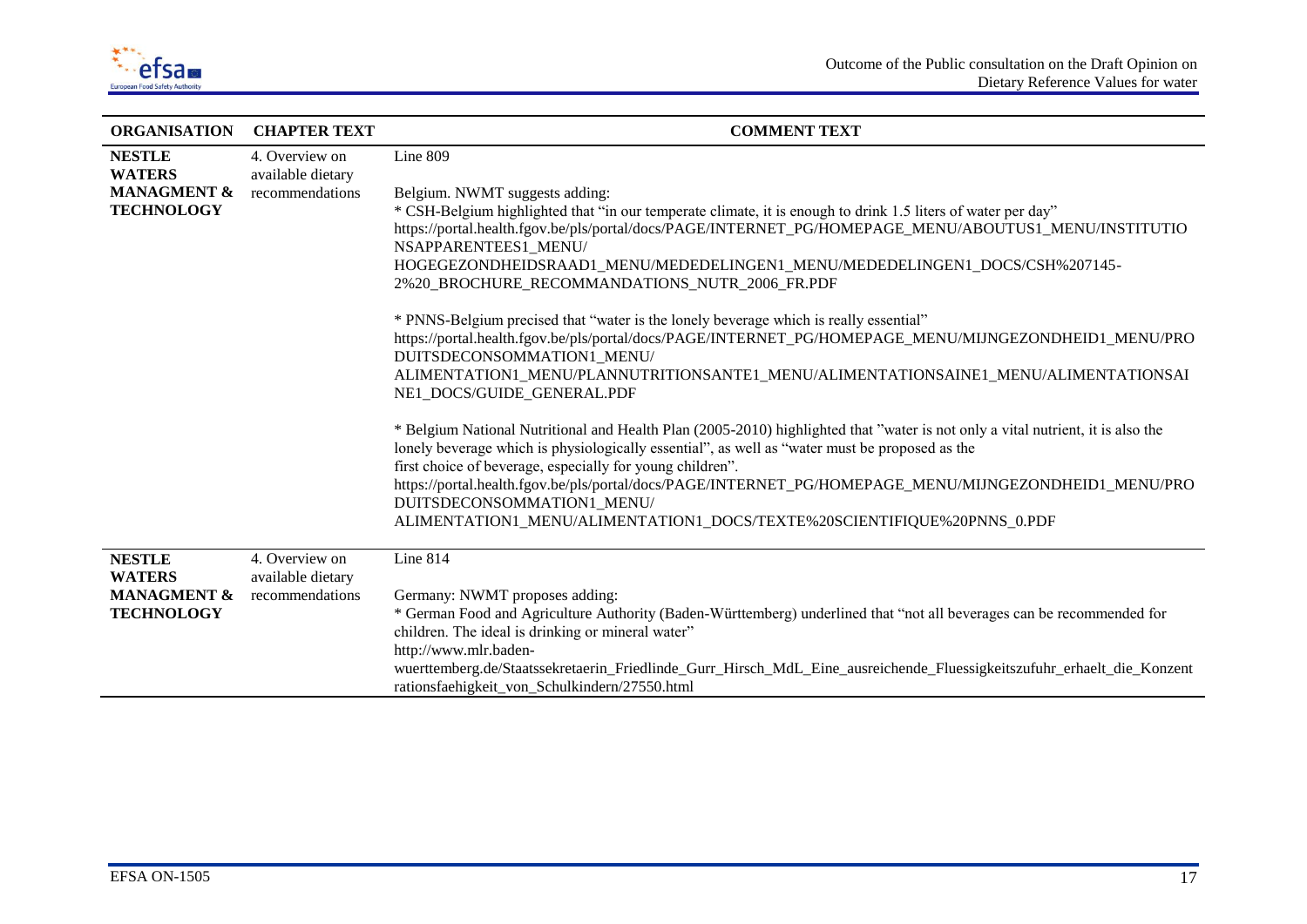

| <b>ORGANISATION</b>                                                           | <b>CHAPTER TEXT</b>                                    | <b>COMMENT TEXT</b>                                                                                                                                                                                                                                                                                                                                                                                                                                                                                                                                                                                                                                                                                                                                                                                                                                                                                                                                           |
|-------------------------------------------------------------------------------|--------------------------------------------------------|---------------------------------------------------------------------------------------------------------------------------------------------------------------------------------------------------------------------------------------------------------------------------------------------------------------------------------------------------------------------------------------------------------------------------------------------------------------------------------------------------------------------------------------------------------------------------------------------------------------------------------------------------------------------------------------------------------------------------------------------------------------------------------------------------------------------------------------------------------------------------------------------------------------------------------------------------------------|
| <b>NESTLE</b><br><b>WATERS</b><br><b>MANAGMENT &amp;</b><br><b>TECHNOLOGY</b> | 4. Overview on<br>available dietary<br>recommendations | Line 823<br>France: NWMT suggests adding:<br>* AFSSA highlighted that: "water is the lonely beverage absolutely vital for our body"<br>A. Martin. Apports nutritionnels conseillés pour la population française. Ed. TEC&DOC, 3ème, 2001<br>* PNNS-France underlined that: "the beverage that your body prefers is water", "during lunch and dinner, the beverage is water,<br>only water",<br>"warning!: the sugar in sugar sweetened beverages does not calm the appetite and let easily increase weight"<br>http://www.mangerbouger.fr/menu-secondaire/manger-mieux-c-est-possible/les-9-reperes-essentiels/eau-a-volonte.html<br>* EPODE-France precised that:"it is necessary that the main source of daily hydration is water, as it is part of a balanced diet",<br>"water is the lonely original and universal beverage", "drink water without moderation", "the essential gesture: water by nature"<br>http://www.epode.fr/pdf/communiques/cpeau.pdf |
|                                                                               |                                                        | * "only water is essential"<br>Chevalier L. Nutrition: principes et conseils. Paris: Masson Ed. 2, 2005, 260p                                                                                                                                                                                                                                                                                                                                                                                                                                                                                                                                                                                                                                                                                                                                                                                                                                                 |
| <b>NESTLE</b><br><b>WATERS</b><br><b>MANAGMENT &amp;</b><br><b>TECHNOLOGY</b> | 4. Overview on<br>available dietary<br>recommendations | Line 834<br>NL: NWMT suggests adding:<br>* Voedings centrum highlighted that: "research showed that the over-consumption of soft drinks and fruit juices increases the<br>chance of overweight. Therefore do not drink too many of this kind of beverages. Pay attention to portion size. Cans and bottles<br>of soft drinks become larger and larger and can be easily drunk"<br>http://www.voedingscentrum.nl/Voedingscentrum/Templates/Pagina.aspx?NRMODE=Published&NRNODEGUID=%7bED984<br>A9B-05E2-43F8-9355-<br>DBA7D5212A2C%7d&NRORIGINALURL=%2fEtenEnGezondheid%2fGezond%2beten%2fVakken%2bSchijf%2bvan%2bVij<br>f%2fvak%2b5_%2bdranken%2f&NRCACHEHINT                                                                                                                                                                                                                                                                                                 |
| <b>NESTLE</b><br><b>WATERS</b><br><b>MANAGMENT &amp;</b><br><b>TECHNOLOGY</b> | 4. Overview on<br>available dietary<br>recommendations | Line 857<br>NWMT suggests to review data from UK:<br>* Food Standard Agency highlighted that: "water is the best choice for quenching your thirst", "one of the 8 tips for eating well:<br>drink plenty of water"<br>http://www.eatwell.gov.uk/healthydiet/nutritionessentials/drinks/drinkingenough/?lang=en<br>"Fizzy drinks, squashes and juice drinks contain lots of sugar – which means they contain a lot of calories- and very few<br>nutrients. So try to keep these to a minimum. The added sugar they contain can also damage teeth. Drinking fewer sugary drinks                                                                                                                                                                                                                                                                                                                                                                                  |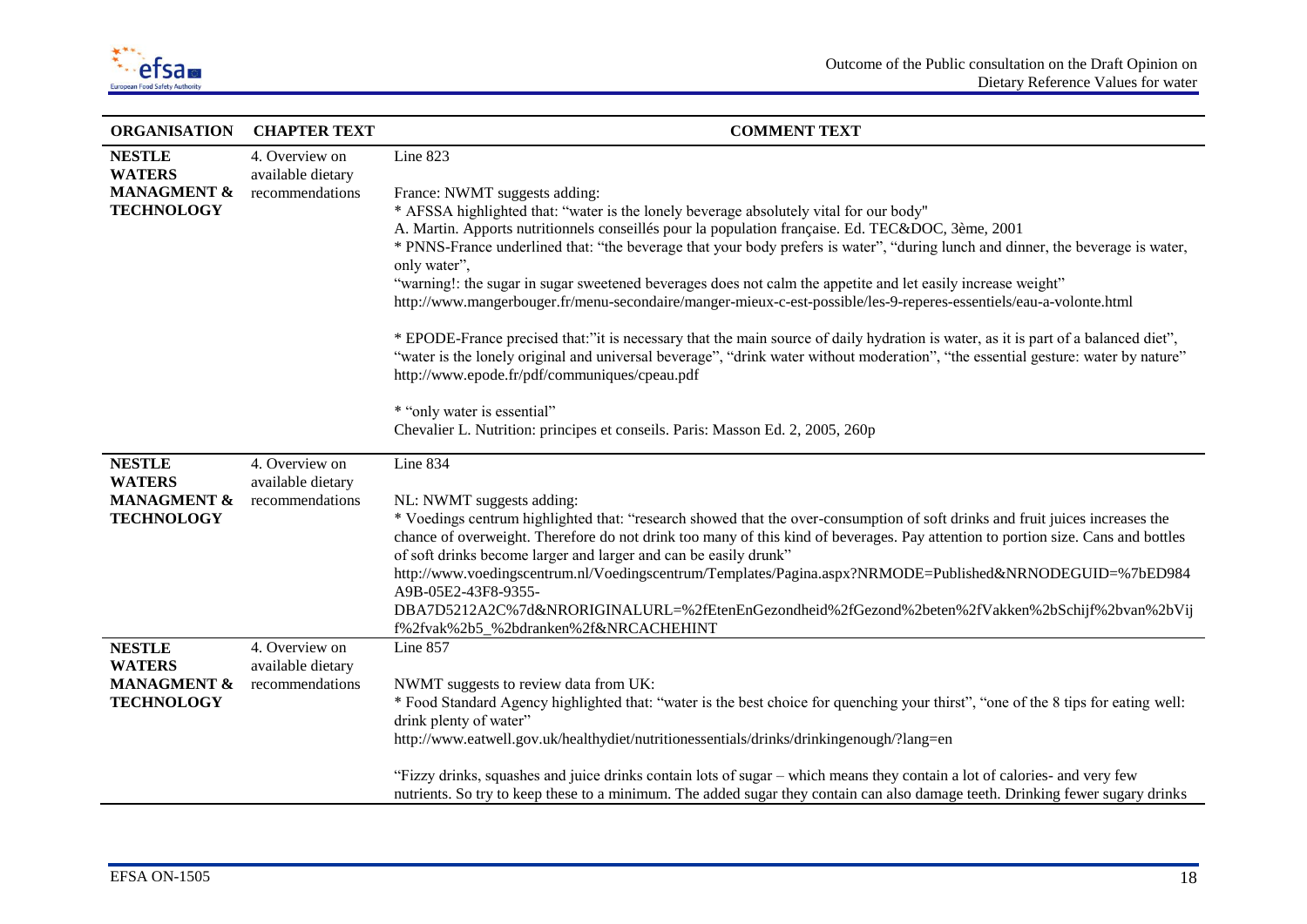

| <b>ORGANISATION</b>                                                           | <b>CHAPTER TEXT</b>                                                                   | <b>COMMENT TEXT</b>                                                                                                                                                                                                                                                                                                                                                                                                                                                                                                                                                                                                                                                                                                                                                                                                                                                               |
|-------------------------------------------------------------------------------|---------------------------------------------------------------------------------------|-----------------------------------------------------------------------------------------------------------------------------------------------------------------------------------------------------------------------------------------------------------------------------------------------------------------------------------------------------------------------------------------------------------------------------------------------------------------------------------------------------------------------------------------------------------------------------------------------------------------------------------------------------------------------------------------------------------------------------------------------------------------------------------------------------------------------------------------------------------------------------------|
|                                                                               |                                                                                       | is a good way to reduce your energy intake, because you won't be missing out on any nutrients by cutting down on them. This<br>will also be good news for you teeth. Research shows that children and young people in the UK eat too much sugar, and more of<br>it comes from fizzy drinks that any other type of food or drink. Children who have lots of sugary drinks, such as fizzy drinks and<br>squashes, are more likely to be overweight and to put on weight"<br>http://www.eatwell.gov.uk/healthydiet/nutritionessentials/drinks/waterandsoftdrinks/?lang=en                                                                                                                                                                                                                                                                                                            |
|                                                                               |                                                                                       | NWMT suggests to review data from Italy:<br>* INRAN (Instituto Nazionale di Ricerca per gli alimenti e la Nutrizione) highlighted that "water balance needs to be maintained<br>essentially with drinking or bottled water"<br>* INRAN also precised that" other beverages need to be consumed with moderation", "drink plenty of water during the day"<br>http://www.inran.it/INRAN_LineeGuida.pdf                                                                                                                                                                                                                                                                                                                                                                                                                                                                               |
|                                                                               |                                                                                       | NWMT suggests to review data from Spain:<br>* Ministry of Health through NAOS program highlighted that: "water: an essential beverage", "water is a vital beverage to<br>maintain a balanced diet", to To control children's consumption of sugar sweetened beverages<br>will help to have a healthy diet, as it is important that children are thirsty of water"<br>http://www.naos.aesan.msc.es/naos/ficheros/investigacion/Come_sano_y_muevete.pdf<br>* Ministry of Health through NAOS program precised that "avoid excessive consumption of sugar sweetened beverages and<br>juices with sugar added. The studies have shown a relation between excessive consumption<br>of these beverages and the increase of children obesity. Do not use them as a substitute of water"<br>http://www.naos.aesan.msc.es/csym/nutricion_saludable/recomendaciones/recomendacion00004.html |
| <b>NESTLE</b><br><b>WATERS</b><br><b>MANAGMENT &amp;</b><br><b>TECHNOLOGY</b> | 4. Overview on<br>available dietary<br>recommendations                                | Section 4, Overview on available dietary recommendations, pages 25-26<br>In addition to the compilation of available data from different countries, NWMT suggests to include a compilation of nutritional<br>recommendations already applied by several European countries to promote natural mineral water, spring water and drinking<br>water as a preferential source of water instead of other kinds of beverages.                                                                                                                                                                                                                                                                                                                                                                                                                                                            |
| <b>NESTLE</b><br><b>WATERS</b><br><b>MANAGMENT &amp;</b><br><b>TECHNOLOGY</b> | 5. Criteria<br>(endpoints) on<br>which to base<br>recommendations<br>for water intake | Section 5.1.2.1., Dietary factors, pages 34-35, line 978<br>NWMT suggests adding the beverages that contain just water are: natural mineral water, spring water and drinking water.<br>Other beverages bring not only water to the body, but also additional ingredients that have good or side effects depending on the<br>intake level. Despite some debates still going on, the work done by the<br>scientific community on health consequence of high intakes of sugars in the form of sugar sweetened beverages tends to become                                                                                                                                                                                                                                                                                                                                              |
|                                                                               |                                                                                       | massive. From the late 90's until mid-2008 there are more than 150 publications<br>on this subject with 90 publications only during the period from 2007 until mid-2008. The positive relation between the high                                                                                                                                                                                                                                                                                                                                                                                                                                                                                                                                                                                                                                                                   |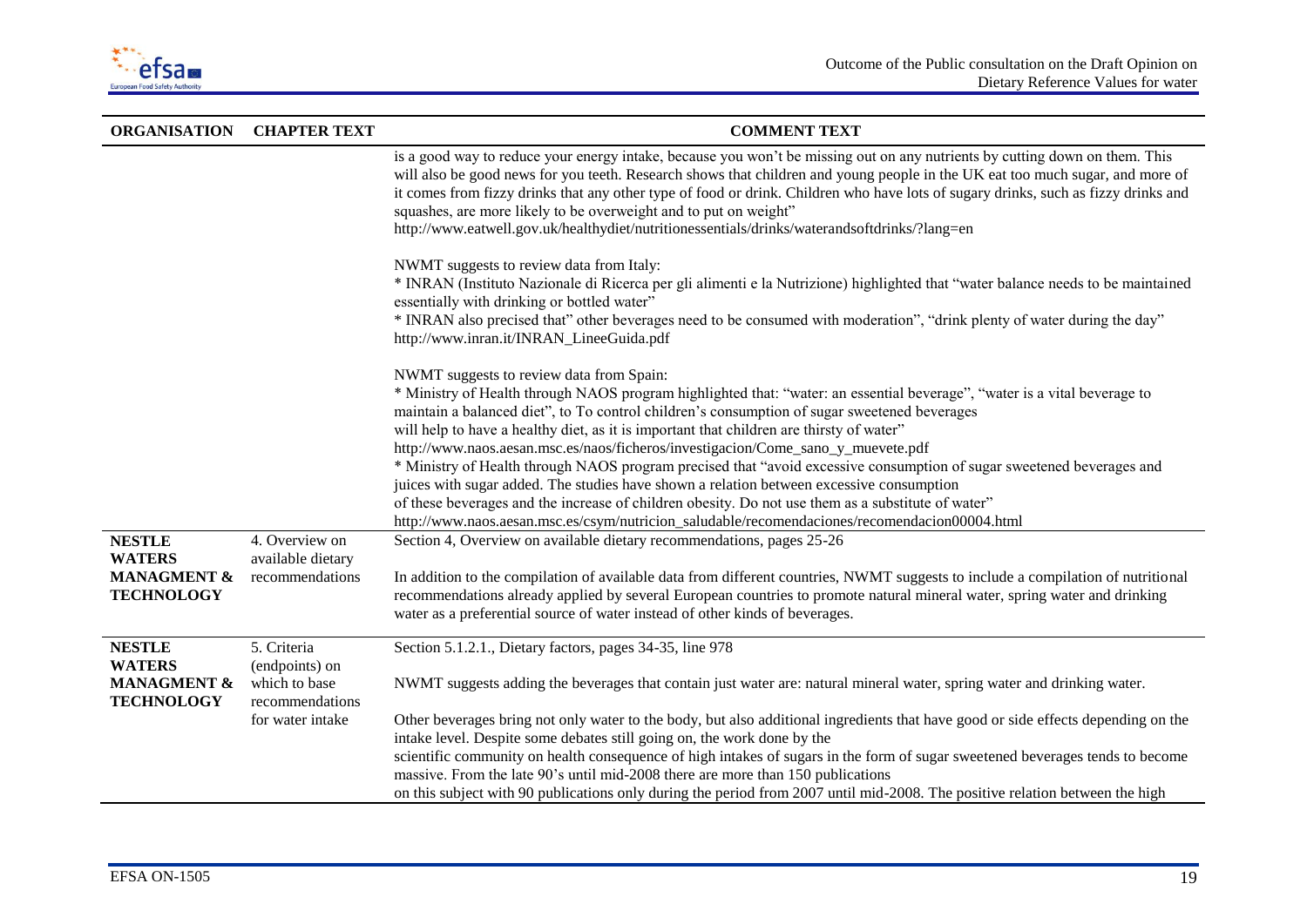

| <b>ORGANISATION CHAPTER TEXT</b> | <b>COMMENT TEXT</b>                                                                                                                                                                                                                                                                                                                                                                                                                                                                                                                                                                                                                                                                                                                                                                                                                                                                                                                                                                                                                                                                                                                                                                                                                                                                                                                                                                        |
|----------------------------------|--------------------------------------------------------------------------------------------------------------------------------------------------------------------------------------------------------------------------------------------------------------------------------------------------------------------------------------------------------------------------------------------------------------------------------------------------------------------------------------------------------------------------------------------------------------------------------------------------------------------------------------------------------------------------------------------------------------------------------------------------------------------------------------------------------------------------------------------------------------------------------------------------------------------------------------------------------------------------------------------------------------------------------------------------------------------------------------------------------------------------------------------------------------------------------------------------------------------------------------------------------------------------------------------------------------------------------------------------------------------------------------------|
|                                  | consumption of these drinks and over-weight, obesity, diabetes, insulin resistance<br>and metabolic syndrome can not be ignored. This has been clearly shown on populations which are heavy consumers like in the<br>USA and Mexico. This has driven the US scientific community to<br>develop a beverage guidance system (Popkin et al. 2006). There is today a growing number of high quality results available on<br>this topic that NWMT would like to recall and highlight.                                                                                                                                                                                                                                                                                                                                                                                                                                                                                                                                                                                                                                                                                                                                                                                                                                                                                                           |
|                                  | NWMT would recommend to consider the case of sugar in the form of sugar sweetened beverages, when consumed in excess, for<br>their effects on energy intake, overweight, obesity since obesity increases<br>the risk of numerous diseases including diabetes and cardiovascular diseases (WHO, 2007). This should be considered<br>particularly for very sensitive or exposed groups of populations like children and adolescents.                                                                                                                                                                                                                                                                                                                                                                                                                                                                                                                                                                                                                                                                                                                                                                                                                                                                                                                                                         |
|                                  | In children and adolescents, despite existing controversial results from observational studies, the relation between the high<br>intakes of sugar in form of sugar sweetened beverages and excessive weight<br>gain or the risk of obesity has been shown by many authors (Ludwig et al. 2001, Dennison et al. 1997, Forshee et al. 2003, Gillis<br>et al. 2003, Apovian, C.M. 2004, Ariza et al. 2004, Berkey et al. 2004, Phillips et<br>al. 2004, Nicklas et al. 2004, Welsh et al. 2005, Malik et al. 2006, O"Connor et al. 2006, Striegel-Moore et al. 2006, Tam et al.<br>2006, Warner et al. 2006, Dubois et al. 2007, Ochoa et al. 2007, Sanigorski<br>et al. 2007, Libuda et al. 2008, Forshee et al. 2008) and recent interventional studies (Ebbeling et al. 2006, Taylor et al. 2007,<br>Sichieri et al. 2008). These results showed also that reducing sugar added beverage<br>is an efficient strategy to reduce excessive BMI in children. This possibility has also been demonstrated in adult women. More<br>recently (Stookey et al. 2008) it has been demonstrated that replacing caloric<br>sweetened beverages by drinking water is reducing the energy intake and as a consequence, helps to lose weight. The association<br>between high intakes of sugars in the form of sugar sweetened beverages<br>and weight gain in adults has also been clearly established. |
|                                  | Obesity, together with a lack of physical activity and aging of the population, is among the main risk factors for diabetes.<br>Diabetes itself is an important cause of morbidity and a major risk factor of cardiovascular<br>diseases (McNaughton et al. 2008). The positive relation between high intakes of sugars in the form of sugar sweetened<br>beverages and occurrence of diabetes has been well documented through observational<br>studies (Schulze et al. 2005, Paynter et al. 2006, Montonen et al. 2007, Bazzano et al. 2008, Palmer et al. 2008).<br>Furthermore, the<br>observational studies conducted by several authors, despite some discrepancies in results tend to show positive relation between<br>sugar sweetened beverages and insulin resistance as well as metabolic syndrome<br>(Yoo et al. 2004, Davis et al. 2005, Ventura et al. 2006, Dhingra et al. 2007, Lutsey et al. 1994).                                                                                                                                                                                                                                                                                                                                                                                                                                                                       |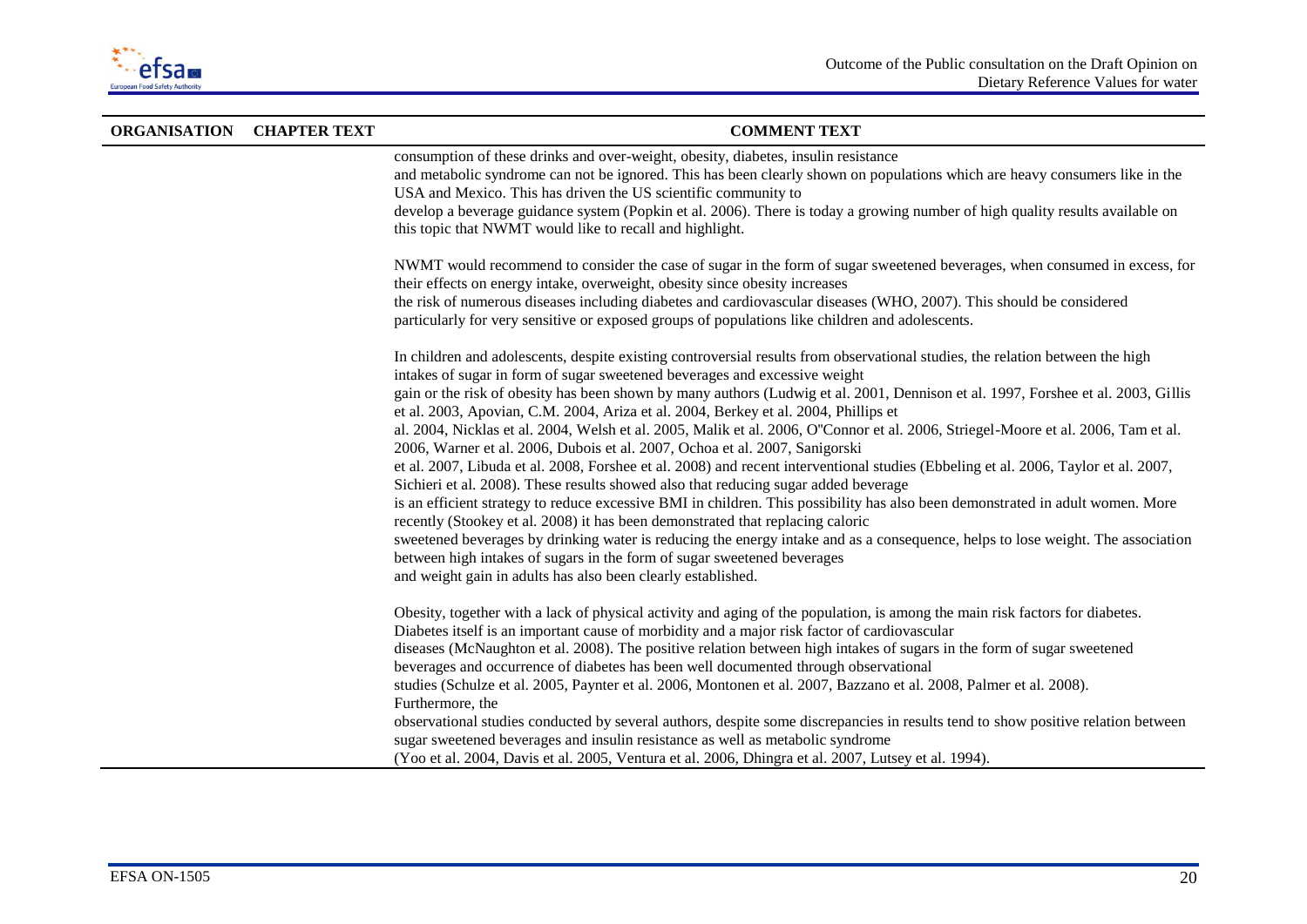

| <b>ORGANISATION</b>                                                           | <b>CHAPTER TEXT</b>                                                    | <b>COMMENT TEXT</b>                                                                                                                                                                                                                                                                                                                                                                                                                                                                                                                                                                                                                                                                                                                                                                                                                                       |
|-------------------------------------------------------------------------------|------------------------------------------------------------------------|-----------------------------------------------------------------------------------------------------------------------------------------------------------------------------------------------------------------------------------------------------------------------------------------------------------------------------------------------------------------------------------------------------------------------------------------------------------------------------------------------------------------------------------------------------------------------------------------------------------------------------------------------------------------------------------------------------------------------------------------------------------------------------------------------------------------------------------------------------------|
| <b>NESTLE</b><br><b>WATERS</b><br><b>MANAGMENT &amp;</b><br><b>TECHNOLOGY</b> | 6. Key data on<br>which to base<br>recommendations<br>for water intake | Section 6.5, Children and adolescents, line 1162-1163<br>NWMT would recommend indicating "This can best be amended by increasing the intake of preferably water: natural mineral<br>water, spring water and drinking water" instead of "This can best be amended by increasing the intake of preferably energy-free<br>beverages (tap or mineral water)".                                                                                                                                                                                                                                                                                                                                                                                                                                                                                                 |
| <b>NESTLE</b><br><b>WATERS</b><br><b>MANAGMENT &amp;</b><br><b>TECHNOLOGY</b> | 6. Key data on<br>which to base<br>recommendations<br>for water intake | Section 6.6, Adults, line 1181<br>NWMT would ask EFSA to make clearly the difference between water from foods and water from beverages, in order to make<br>dietary guidelines more relevant for consumers as proposed by the Institute of<br>Medicine in the US in 2005 and 2006 through the setting of DRIs [Dietary Reference Intakes) for water]<br>Dietary references Intakes for water, potassium, sodium, chloride and sulphate. Institute of Medicine of the national Academies,<br>2005, 617p<br>Dietary Reference Intakes – The essential guide to Nutrient requirements – Institute of medicine of the National Academies,<br>2006, 543p                                                                                                                                                                                                       |
| <b>NESTLE</b><br><b>WATERS</b><br><b>MANAGMENT &amp;</b><br><b>TECHNOLOGY</b> | 6. Key data on<br>which to base<br>recommendations<br>for water intake | Section 6.6, Adults, line 1182<br>NWMT would recommend indicating " be provided preferably by water: natural mineral water, spring water and drinking<br>water and other beverages that usually contribute up to 80% of the intake of total water<br>" instead of " be provided by beverages of all types and that beverages usually contribute up to 80% of the intake of total<br>water                                                                                                                                                                                                                                                                                                                                                                                                                                                                 |
| <b>NESTLE</b><br><b>WATERS</b><br><b>MANAGMENT &amp;</b><br><b>TECHNOLOGY</b> | Conclusions                                                            | Conclusion, page 40, line 1223<br>Even if all fluids contribute to water intake, they can not be considered equally to satisfy water ADI's. Natural mineral water,<br>spring water and drinking water should be promoted as the preferential healthiest fluid<br>to satisfy the water needs considering the scientific facts as described in section 5.1.2.1. NWMT would consequently suggest to<br>clearly indicate in the following form "the Panel has decided that the reference values for<br>water intake should include water from beverages, preferably water: natural mineral water, spring water and drinking water, and<br>from food moisture" instead of "the Panel has decided that the reference values for water intake should include water from<br>beverages of all kind, including drinking and mineral water, and from food moisture". |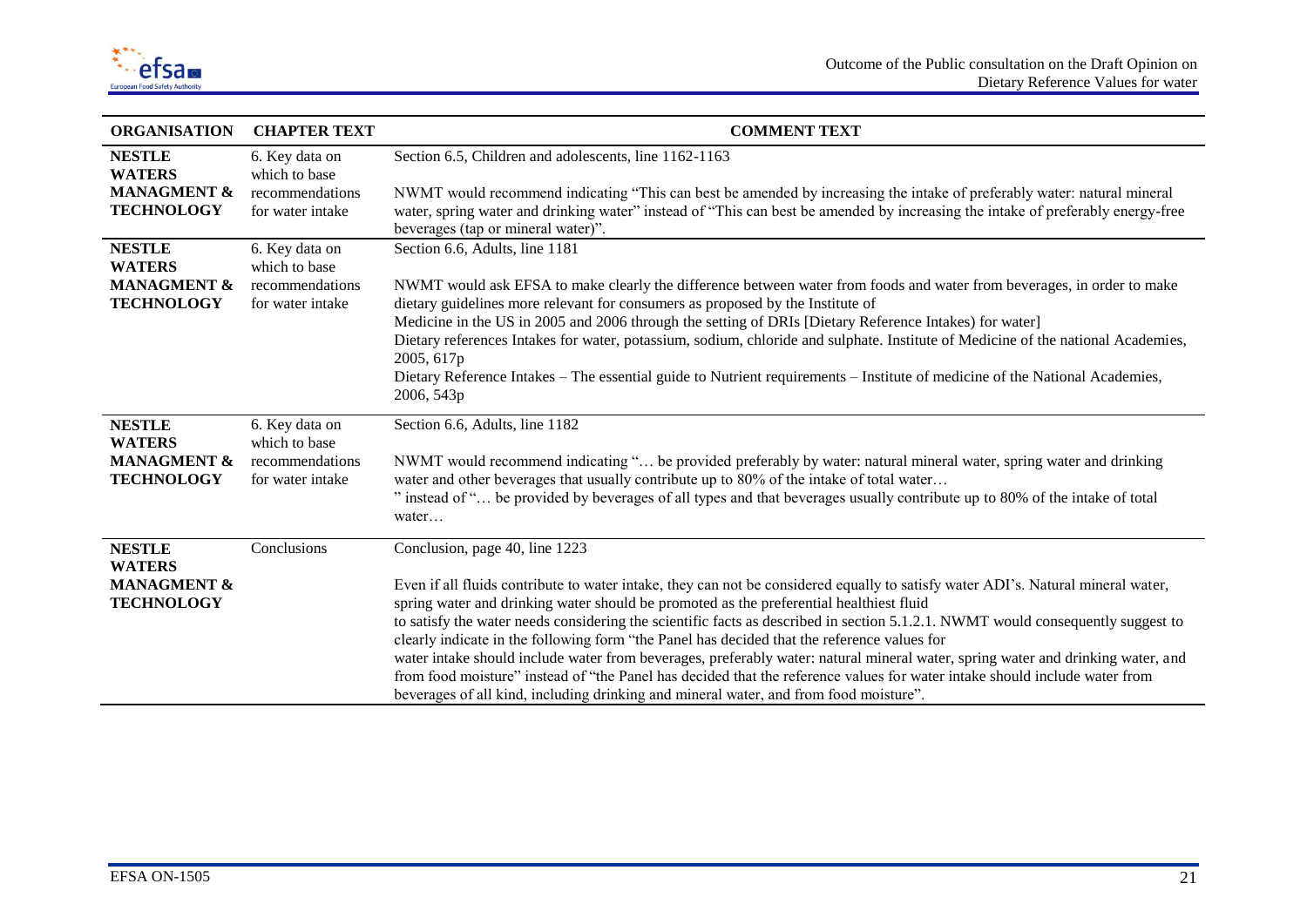

| <b>ORGANISATION</b>                                                             | <b>CHAPTER TEXT</b>                                                                   | <b>COMMENT TEXT</b>                                                                                                                                                                                                                                                                                                                                                                                                                                                                                                                                                                                                                                                                                                                                                                                                                                                                                                                                                                                                                                                                                                                                                                                                                                                                                                                                              |
|---------------------------------------------------------------------------------|---------------------------------------------------------------------------------------|------------------------------------------------------------------------------------------------------------------------------------------------------------------------------------------------------------------------------------------------------------------------------------------------------------------------------------------------------------------------------------------------------------------------------------------------------------------------------------------------------------------------------------------------------------------------------------------------------------------------------------------------------------------------------------------------------------------------------------------------------------------------------------------------------------------------------------------------------------------------------------------------------------------------------------------------------------------------------------------------------------------------------------------------------------------------------------------------------------------------------------------------------------------------------------------------------------------------------------------------------------------------------------------------------------------------------------------------------------------|
| <b>UNESDA</b> - Union<br>of European<br><b>Beverages</b><br><b>Associations</b> | 1. Introduction                                                                       | Page $6$ (Line 184)<br>UNESDA entirely agrees with EFSA that although water was not specifically mentioned in the terms of reference provided by<br>the EC to review the 1992 SCF report on nutrient and energy intake, water should be included in the task undertaken by the<br>Panel, because water and adequate hydration of the body is essential for health and life. Water is of course, consumed from and<br>via various sources, including beverages, drinking water, moisture content of foods, as well as the water produced by oxidative<br>processes in the body.                                                                                                                                                                                                                                                                                                                                                                                                                                                                                                                                                                                                                                                                                                                                                                                   |
| <b>UNESDA</b> - Union<br>of European<br><b>Beverages</b><br><b>Associations</b> | 3. Intake data                                                                        | Page 21 (Line 746)<br>The draft states that"Data on water intake in European countries are unfortunately often not comparable because of differences in<br>assessment and differences in the categorisation of beverages and liquid foods like milk". UNESDA suggests that it could be<br>considered using data from UK National Dietary Survey studies, if available, to estimate the origin of the consumed beverages.                                                                                                                                                                                                                                                                                                                                                                                                                                                                                                                                                                                                                                                                                                                                                                                                                                                                                                                                         |
| <b>UNESDA</b> - Union<br>of European<br><b>Beverages</b><br><b>Associations</b> | 5. Criteria<br>(endpoints) on<br>which to base<br>recommendations<br>for water intake | Page 34 (Line 1003)<br>UNESDA suggests referencing in this section one of the most extensive reviews on caffeine and hydration made by Maughan and<br>Griffin (2003). Authors concluded that the most "ecologically valid" of the published<br>studies offers no support for the suggestion that consumption of caffeine-containing beverages as part of a normal lifestyle leads<br>to fluid loss in excess of the volume ingested, or is associated with poor<br>hydration status. Therefore, there would appear to be no clear basis for refraining from caffeine-containing drinks in situations<br>where fluid balance might be compromised. Research now shows that coffee, tea, and<br>other caffeine-containing beverages do not increase urine output or negatively affect indicators of hydration status in those who<br>are accustomed to consuming caffeine (Grandjean et al. 2000; Armstrong 2002).<br>1. Maughan RJ, Griffin J. Caffeine ingestion and fluid balance: a review. J Hum Nutr Dietet 2003; 16: 411–420.<br>2. Armstrong LE. Caffeine, body fluid-electrolyte balance, and exercise performance. Int J Sport Nutr Exerc Metab<br>2002;12:189-206.<br>3. Grandjean AC, Reimers KJ, Bannick KE, Haven MC. The effect of caffeinated, non-caffeinated, caloric and non-caloric<br>beverages on hydration. J Am Coll Nutr 2000;19:591-600. |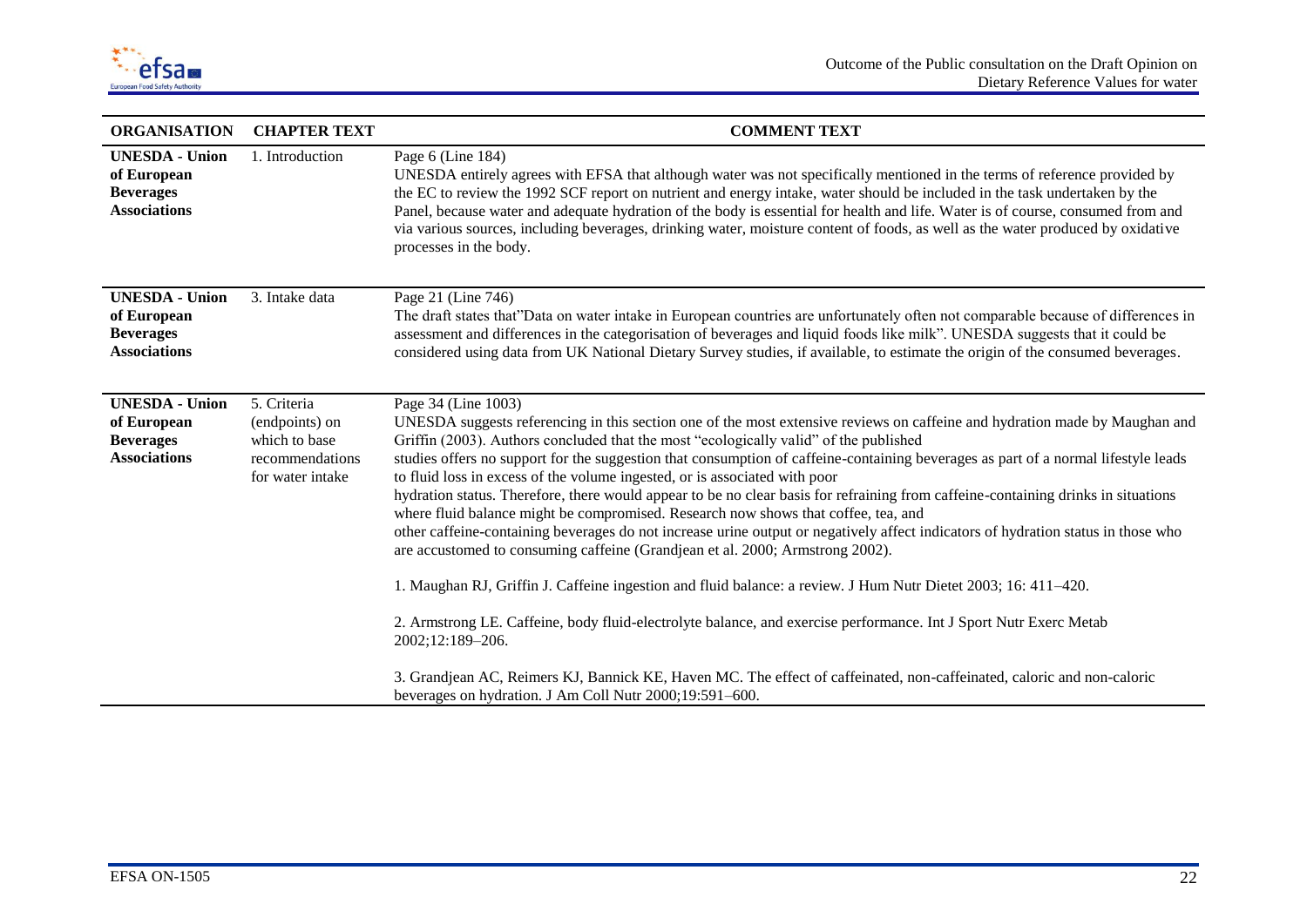

| <b>ORGANISATION</b>                                                             | <b>CHAPTER TEXT</b>                                                    | <b>COMMENT TEXT</b>                                                                                                                                                                                                                                                                                                                                                                                                                                                                                                                                                                                                                                                                                                                                                                                                                                                                                                         |
|---------------------------------------------------------------------------------|------------------------------------------------------------------------|-----------------------------------------------------------------------------------------------------------------------------------------------------------------------------------------------------------------------------------------------------------------------------------------------------------------------------------------------------------------------------------------------------------------------------------------------------------------------------------------------------------------------------------------------------------------------------------------------------------------------------------------------------------------------------------------------------------------------------------------------------------------------------------------------------------------------------------------------------------------------------------------------------------------------------|
| <b>UNESDA</b> - Union<br>of European<br><b>Beverages</b><br><b>Associations</b> | 6. Key data on<br>which to base<br>recommendations<br>for water intake | Page 38 (Line 1135)<br>Observational data in healthy population groups: Children, especially infants and toddlers, are at greater risk of dehydration than<br>are adults. Older adults can have impairments in renal-concentrating, sodium-conserving ability, and thirst, and may limit fluid<br>intake, all of which can contribute to an increased risk of dehydration and hypernatremia. Another vulnerable collective are<br>physically active people. It is well known that the ingestion of plain water post-exercise results in a rapid fall in plasma<br>osmolality and plasma sodium concentration $(1)$ . This reduces the stimulus to drink (thirst) and stimulates urine output before<br>sufficient fluid has been consumed to restore plasma volume(2). High temperatures combined with exercise that continues for<br>periods longer than four hours may result in hyponatremia in susceptible individuals. |
|                                                                                 |                                                                        | 1. Wemple RD, Morocco TS, Mack GW. Influence of Sodium Replacement on Fluid Ingestion Following Exercise-Induced<br>Dehydration. International Journal of Sport Nutrition 1997; 7: 104-116.                                                                                                                                                                                                                                                                                                                                                                                                                                                                                                                                                                                                                                                                                                                                 |
|                                                                                 |                                                                        | 2. Nose H, Mack GW, Shi X, Nadel ER. Role of osmolality and plasma volume during rehydration in humans. Journal of<br>Applied Physiology 1988; 65:325-331                                                                                                                                                                                                                                                                                                                                                                                                                                                                                                                                                                                                                                                                                                                                                                   |
|                                                                                 |                                                                        | As stated in this EFSA opinion for dietary reference for water, "Fluid is consumed in the form of food and beverages", and<br>regardless of form, is absorbed by the gastrointestinal tract and acts the same physiologically. The pertinent information therefore<br>is not the source of the water, but the amount of water in a food or beverage, and the amount of each that a person consumes.                                                                                                                                                                                                                                                                                                                                                                                                                                                                                                                         |
|                                                                                 |                                                                        | Fluid consumption is as much, if not more, of a behaviour as it is a response to thirst, and thirst is triggered by both physiological<br>and perceptual mechanisms.                                                                                                                                                                                                                                                                                                                                                                                                                                                                                                                                                                                                                                                                                                                                                        |
|                                                                                 |                                                                        | Research indicates there are three main physiological triggers for thirst: Cerebral osmoreceptors, extra cerebral osmoreceptors,<br>and volume receptors. Osmoreceptors respond to cellular dehydration, while volume receptors respond to extracellular<br>dehydration. While the need for water is biological, beverage selection is influenced by several factors. Sensory attributes such as<br>colour, flavour, odour, and texture determine the palatability of a beverage. Appearance and temperature also affect<br>consumption, as does availability. It has been shown that when there is a large choice for drinks, hydration is better accomplished<br>especially in children, elderly and physically active people.                                                                                                                                                                                            |
|                                                                                 |                                                                        | 1. Grandjean AC, Campbell SM. Hydration: Fluids for Life. ILSI North America Monograph Series 2004.<br>2. Simmons SF, Alessi C, Schnelle JF. An intervention to increase fluid intake in nursing home residents: prompting and<br>preference compliance. J Am Geriatr Soc. 2001 Jul;49(7):926-33.<br>3. Davidhizar R, Dunn CL, Hart AN. A review of the literature on how important water is to the world"s elderly population. Int<br>Nurs Rev. 2004 Sep;51(3):159-66;                                                                                                                                                                                                                                                                                                                                                                                                                                                     |
|                                                                                 |                                                                        | Page 38 (Line 1162-63)                                                                                                                                                                                                                                                                                                                                                                                                                                                                                                                                                                                                                                                                                                                                                                                                                                                                                                      |